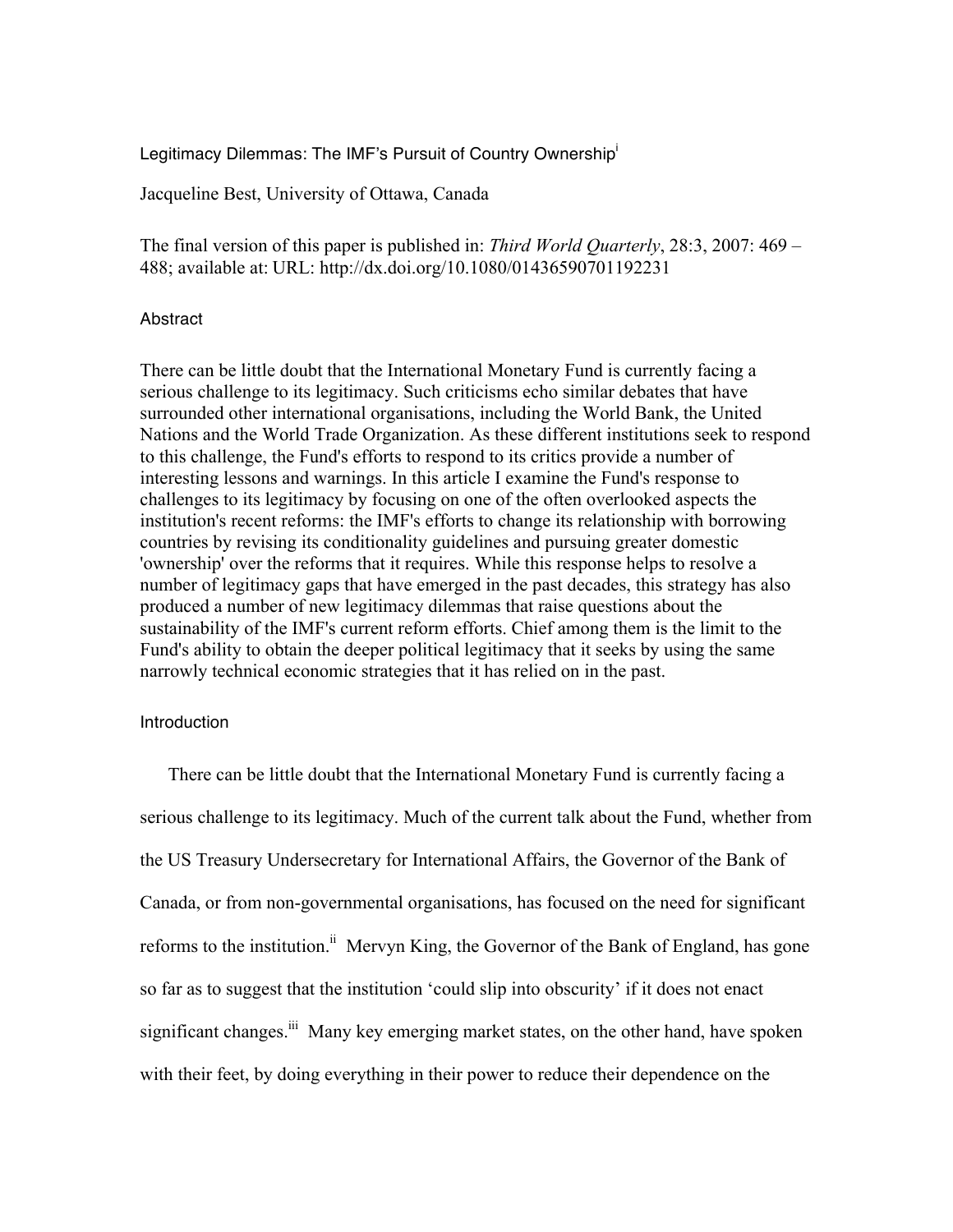Fund, by repaying their debts ahead of schedule as Brazil and Argentina have done, or by building up massive foreign exchange reserves and initiating steps towards a regional monetary fund like many Asian countries. The IMF's leadership has not ignored these warnings, but has instead sought to respond through a series of policy initiatives, most recently through the commitment to reform the Fund's own internal governance structure.<sup>iv</sup>

Although the IMF's current legitimacy woes are particularly acute, they echo similar debates that have surrounded other international organisations including the World Bank, the United Nations and the World Trade Organization. In each of these cases, the institutions, their critics and analysts alike have focused their attention on the problem of voice or governance as the key to increasing legitimacy—whether the debate is about vote shares at the IMF and World Bank, backroom decision-making at the WTO or Security Council membership at the UN. At the IMF, Managing Director Rodrigo de Rato has responded to such concerns by calling for the reform of voting and management selection, arguing: 'Fair voice and quota are central to the legitimacy and effectiveness of the Fund'. $\lambda$  At the most recent Annual Meeting in September of 2006, the Fund Board of Governors did approve an ad-hoc reform to its quotas to address the most pressing vote imbalances, and has committed to embarking on a full-scale review of quotas within the next two years.<sup>vi</sup>

The problems of governance and voice are certainly central to the legitimacy challenges being faced by the IMF. Yet, they are not the only ones. Resolving the problem of voice, while essential, is therefore not sufficient to restoring legitimacy to the Fund. In order to understand the legitimacy dilemmas facing the Fund and other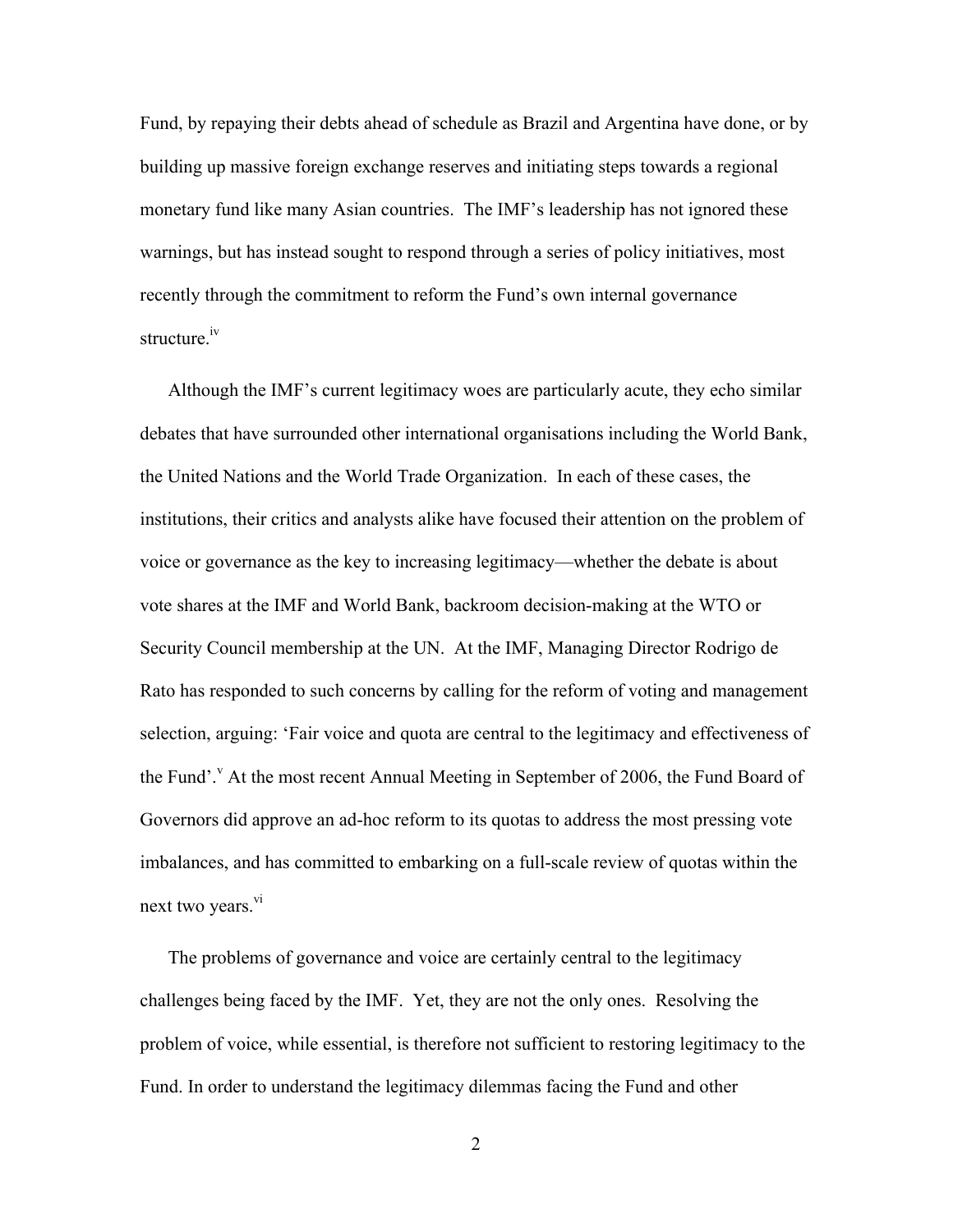international organisations, and ultimately address them, it is necessary to dig below the formal level of institutional legitimacy-building and to consider its informal and less obvious manifestations. In this article, I will examine the Fund's renewed attention to the problem of its legitimacy by focusing on one of the often-overlooked aspects the Fund's recent reforms: the institution's efforts to change its relationship with borrowing countries by revising its conditionality guidelines and pursuing greater domestic 'ownership' over the reforms that it requires. Although the Fund's conditionality guidelines—the various policy changes that it asks governments to implement in return for lending them funds may seem like an unlikely site for legitimacy battles, I will argue that recent reforms to these guidelines are at the heart of the Fund's struggle to reinvent and relegitimise itself and that they also demonstrate the difficulties that the institution faces in this struggle.

There has been a recent upsurge of scholarly interest in the role of legitimacy in international relations,<sup>vii</sup> much of which seeks to determine whether an institution's legitimacy contributes significantly to its persistence and success.<sup>viii</sup> While this article draws considerable inspiration from these literatures, my goal is not to determine *whether* the IMF is in fact legitimate, or what the effects of that legitimacy might be, but rather to examine *how* the Fund seeks to establish its legitimacy. Moreover, I will suggest that while the concern with legitimacy is not necessarily new at the Fund, the ways in which its representatives have sought to achieve it have begun to change as they have shifted from pursing an expert-based to a more explicitly political form of legitimacy.<sup>ix</sup> Finally, I will argue that this transformation in the Fund's legitimising strategy has produced a number of legitimacy dilemmas that threaten to limit the effectiveness of its current efforts to reinvent itself—dilemmas that may well have resonance in other international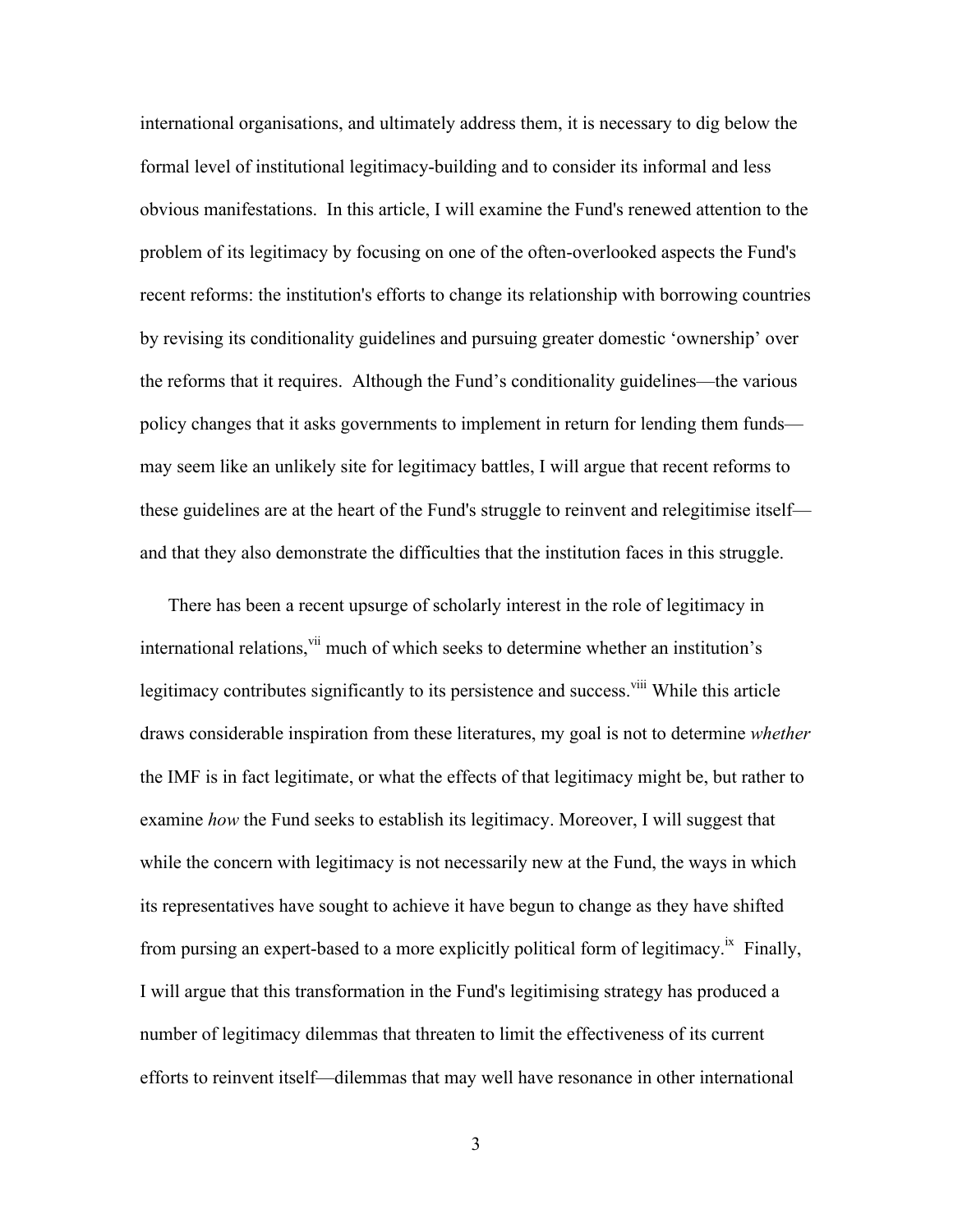institutions that are seeking to shore up their legitimacy by emphasising their more democratic and participatory credentials.

This article is organised into four sections. I will begin by examining the concept of legitimacy itself and its relevance for studying international organisations. In the second section, I will explore the role of legitimacy at the IMF today, arguing that while the Fund has traditionally relied on its claims to objectivity and expertise to legitimise its authority, recent events have put significant strain on this strategy by creating a number of crucial *legitimacy gaps*. In the third section, I will then examine how the Fund has responded to this challenge, suggesting that the Fund's new policies on conditionality and ownership can best be understood as efforts to shore up the legitimacy of the institution by supplementing its traditional emphasis on expert-based legitimacy with a more explicitly political concern with ensuring participation, transparency and genuine consent to Fund programs. Yet, as I will argue in the final section, this strategy has produced a number of *legitimacy dilemmas* that raise questions about the sustainability of its current reform efforts. Chief among them is the limit to the Fund's ability to obtain the deeper political legitimacy that it seeks by using the same narrowly technical economic strategies that it has relied on in the past.

## Legitimacy and international organisations

The issue of legitimacy blossoms when appreciation of the conventional character of social norms and institutions becomes widespread. William Connolly<sup>x</sup>

Legitimacy, Connolly suggests, while not an exclusively modern concept, became a more pressing problem in the modern age as tradition lost its hold on political life and the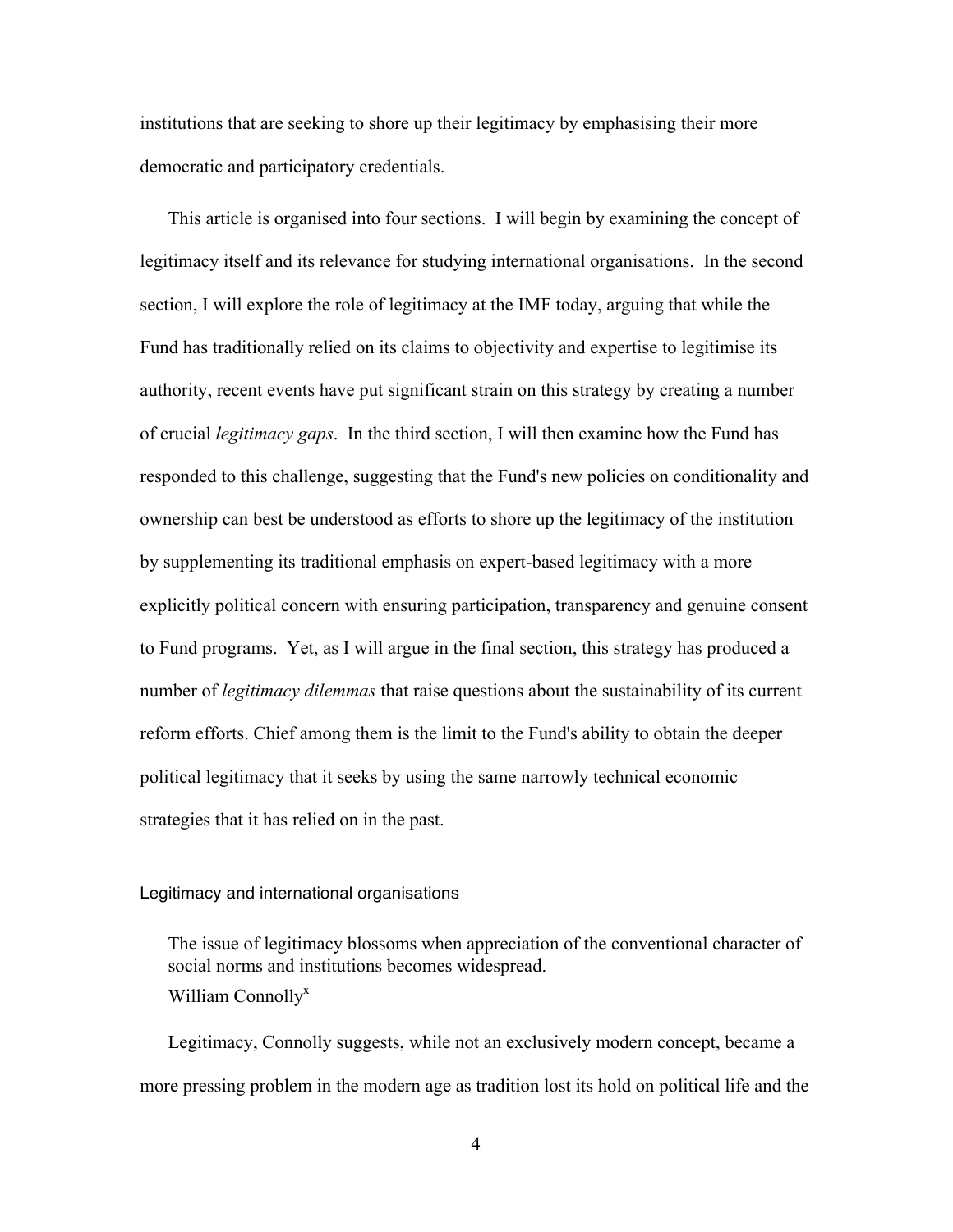conventional character of social institutions became apparent. Political authority no longer appeared natural or divine but revealed its flawed, human face. People began to ask why they should obey—a question that continues to be relevant today.

Answers to the question 'why obey?' vary considerably: something may be deemed legitimate based on the *source* of its authority—tradition, religion, consent or scientific truth, for example. A policy or institution may also be perceived as legitimate because an appropriate *procedure* has been followed: due process, for example, is often viewed as a sign of procedural legitimacy. Finally, a particular action may be viewed as legitimate because of its *outcome*; in somewhat utilitarian terms, a beneficial consequence of a policy—reduced poverty or greater security—is deemed to render the policy itself legitimate.<sup>xi</sup> Most forms of authority seek to combine several different forms of legitimacy. Those advocating democratic forms of authority make claims to its legitimacy based on the source of its authority (the consent of the people), the procedures used to arrive at decisions (elections, participation, representation, deliberation) and the outcomes produced (economic growth, liberty—the good life). Bureaucratic forms of authority, on the other hand, are deemed legitimate primarily for procedural and substantive reasons (they are impersonal, rational and produce efficient outcomes). Expert authority also makes similar claims to procedural and substantive legitimacy, often combined with an appeal to the source of its authority in scientific knowledge.

What then does it mean to say that something is legitimate? The concept of legitimacy is essentially contested, with a multiplicity of competing definitions; to put it in simple terms, however, something is legitimate when its authority is perceived to be justified. Perception and belief are therefore central to the concept of legitimacy;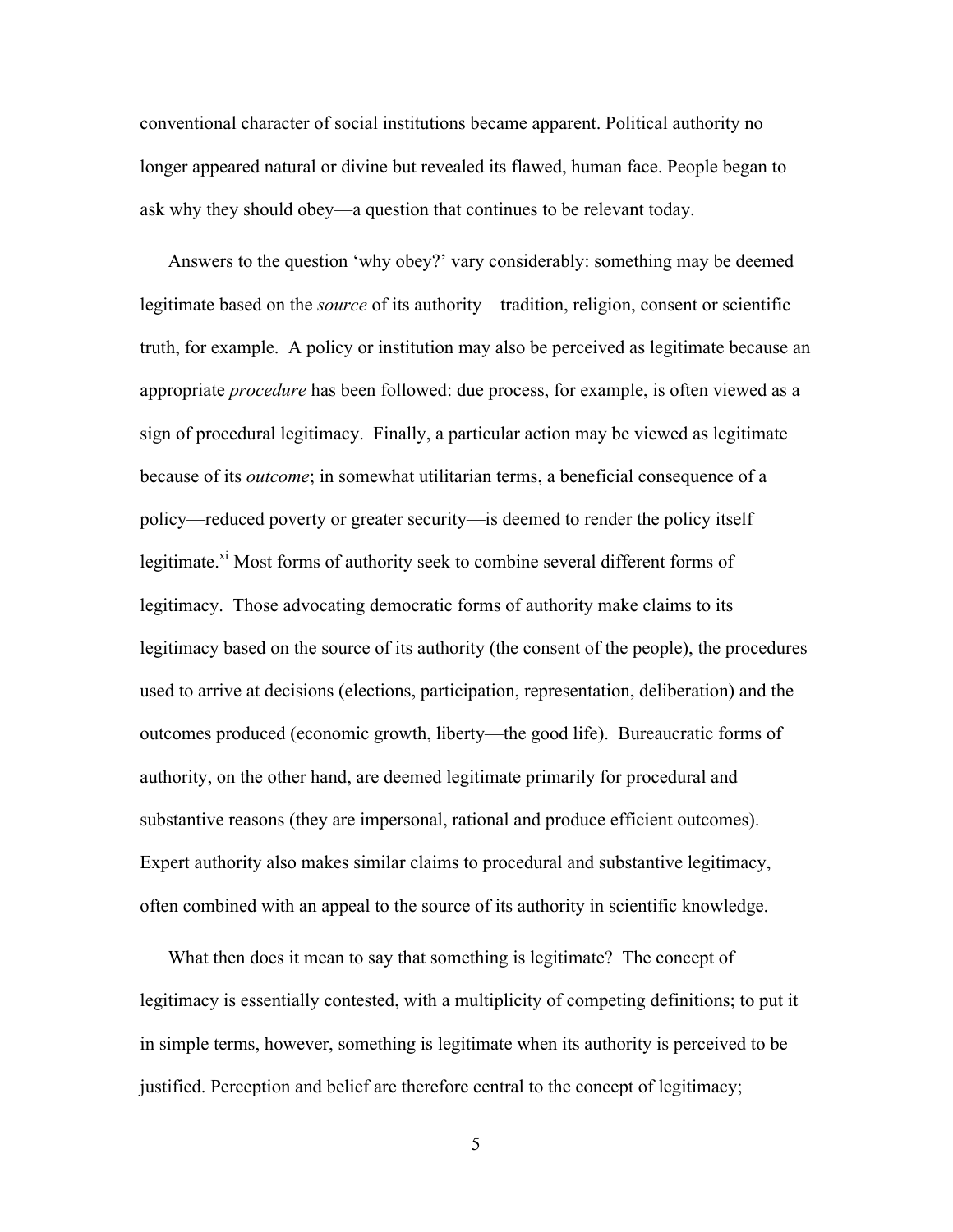although simply believing that something is legitimate does not necessarily make it so, if enough people believe that a particular institution or practice is legitimate and then act on that belief, they do contribute to its legitimacy. On the other hand, if enough people stop believing in an institution's legitimacy then its de facto legitimacy will decline. $\frac{x^{i}}{i}$  Who decides whether a policy, government or institution is legitimate? The answer to that question depends of course in part on what kind of legitimacy we are talking about. For example, democratic legitimacy can only be granted by the demos—the members of a particular, self-identified political community. It is their consent to the general legitimacy of a government that makes its actions legitimate—even if a substantial minority opposes specific policies. Expert-based legitimacy, on the other hand, is generally granted by a much smaller circle of individuals.<sup>xiii</sup>

As the quote by Connolly with which I began this section suggests, while the concept of legitimacy seeks to answer the question of why we should obey—to provide a justification for political authority—it is always shadowed by its own conventional character. The very fact that modern legitimacy poses the question of *why* we should obey means that any answer that it provides can itself be challenged. Any institution or government's legitimacy is therefore always potentially fragile—if enough people raise doubts about the sufficiency of an institution's legitimacy (asking whether it is complying with its own claims of legitimacy), or question the basis on which legitimacy is claimed (asking whether procedural or outcomes-based legitimacy is enough, for example). Some institutions seek to limit this kind of potential challenge by downplaying the conventional character of their claims to legitimacy—by effectively re-naturalising the same relations of authority that were de-naturalised by posing the question of why obey. In fact, certain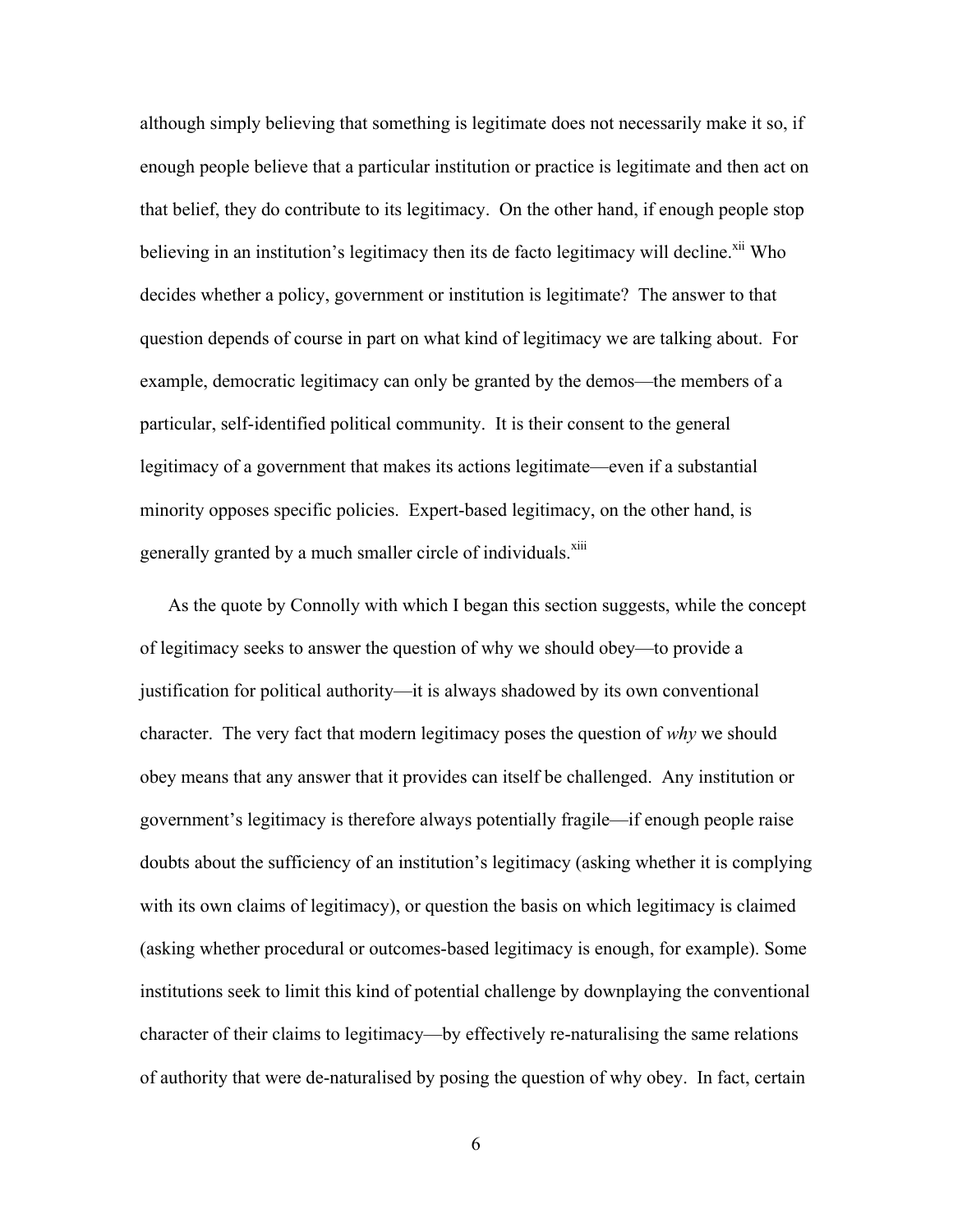forms of legitimacy are more self-reflexive about their own conventionality than others. Democratically-based legitimacy tends to be more open to questioning and contestation than expert-based legitimacy, which effectively depoliticises its own claims by representing them as singularly true.

Why does legitimacy matter? After all, the perception of legitimacy does not necessarily give a government power or force it from office. Nor does it inevitably make an institution successful or precipitate its decline. Yet, as Ian Hurd points out, legitimacy is a very useful form of social control—one that is often less costly and more effective than coercion and more widely applicable than self-interest. $\frac{x^2}{x^2}$  An institution or government that is widely perceived as illegitimate may survive but it can only do so at considerable cost and without great security. An institution that is perceived as legitimate, on the other hand, needs to spend far less energy defending its own existence and will have much greater resources to pursue its objectives.

None of this is controversial, of course. There has nonetheless been considerable resistance to using the concept of legitimacy in the field of International Relations—to treating it as a legitimate intellectual tool, as it were. On the one hand, liberal institutionalists and those working in international law have often treated the legitimacy of international institutions as unproblematic and therefore not worthy of much attention. As signatories to international treaties and members in international organisations, states are assumed to have consented explicitly to any authority that they grant them.<sup>xv</sup> The question of how to justify these institutions' authority does not therefore appear to pose much of a problem. On the other hand, realists and other power-based analysts have tended to emphasise the determinant role of coercion in international politics. If might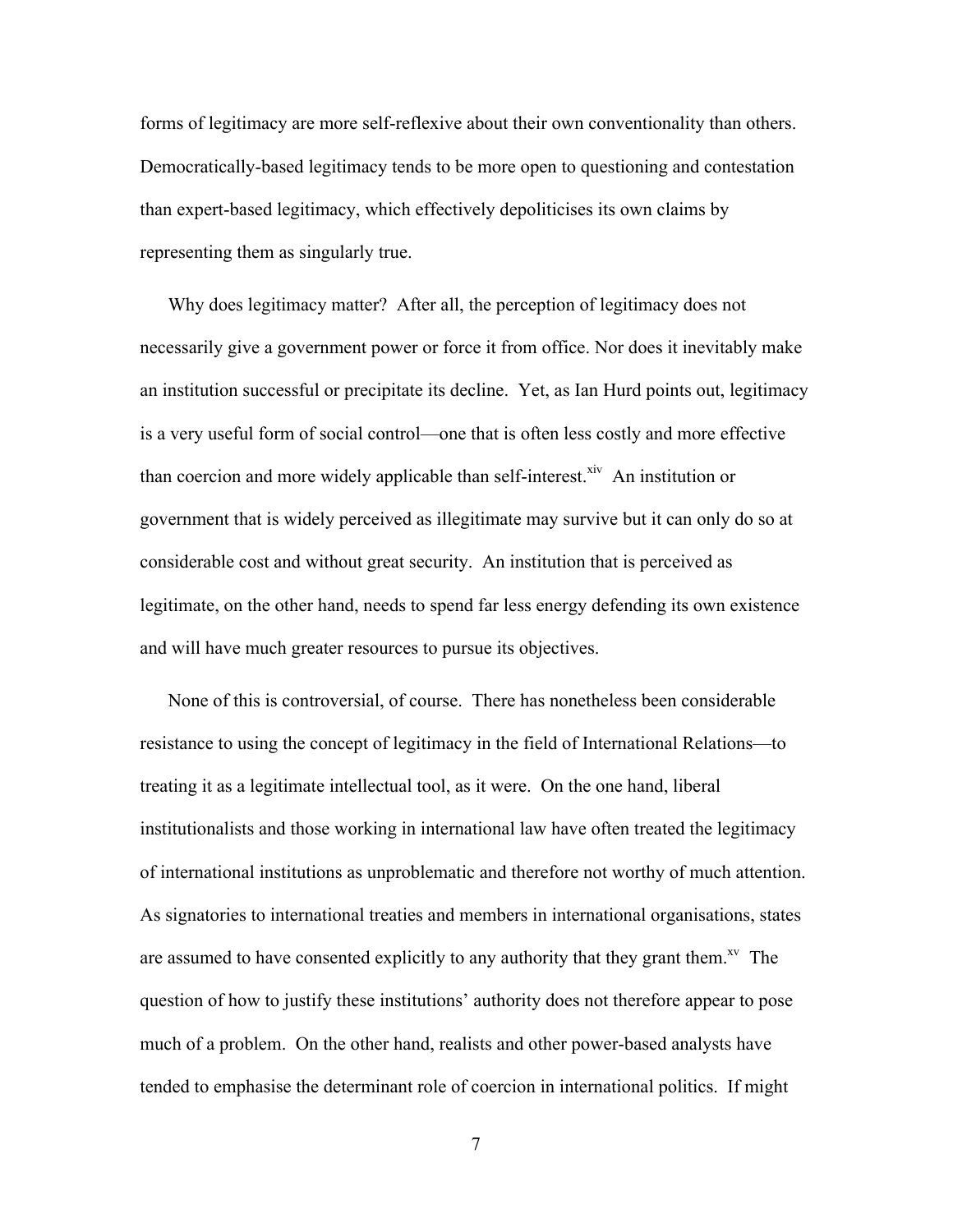makes right, then what people believe to be legitimate makes very little difference to what actually occurs in international relations. As rationalists, both neorealists and neoliberals have also tended to be wary of deploying a concept like legitimacy, which is intersubjective and therefore difficult, if not impossible, to measure.<sup>xvi</sup>

In recent years, these assumptions about the irrelevance of legitimacy in the international realm have come under attack on several fronts. In theoretical terms, the rise of first postmodernist and then constructivist approaches to international relations has created a body of scholars interested in tackling the slippery, socially-contingent aspects of world politics, including that of legitimacy.<sup>xvii</sup> In practical terms, as international organisations and other non-state actors have grown in number, scope and influence, the question of their legitimacy has begun to seem more pressing.

If legitimacy matters in international organisations, then what form does it take? As Michael Barnett and Martha Finnemore point out, international organisations are consummately bureaucratic creatures.<sup>xviii</sup> As such they have tended to rely on bureaucratic and expert-based legitimacy. They have based their authority on claims of neutrality, objective expertise and apolitical efficiency. Although more democratic claims to appropriate levels of participation and consent are not entirely absent, they are generally marginal. An emphasis on expert-based legitimacy has its advantages: it does not require the kind of strong identification and commitment that democratic legitimacy, with its reliance on an active political community, involves. It is therefore simpler to achieve in the international context in which ties among states and individuals are far more diffuse than in a domestic setting. Expert legitimacy is also based primarily on the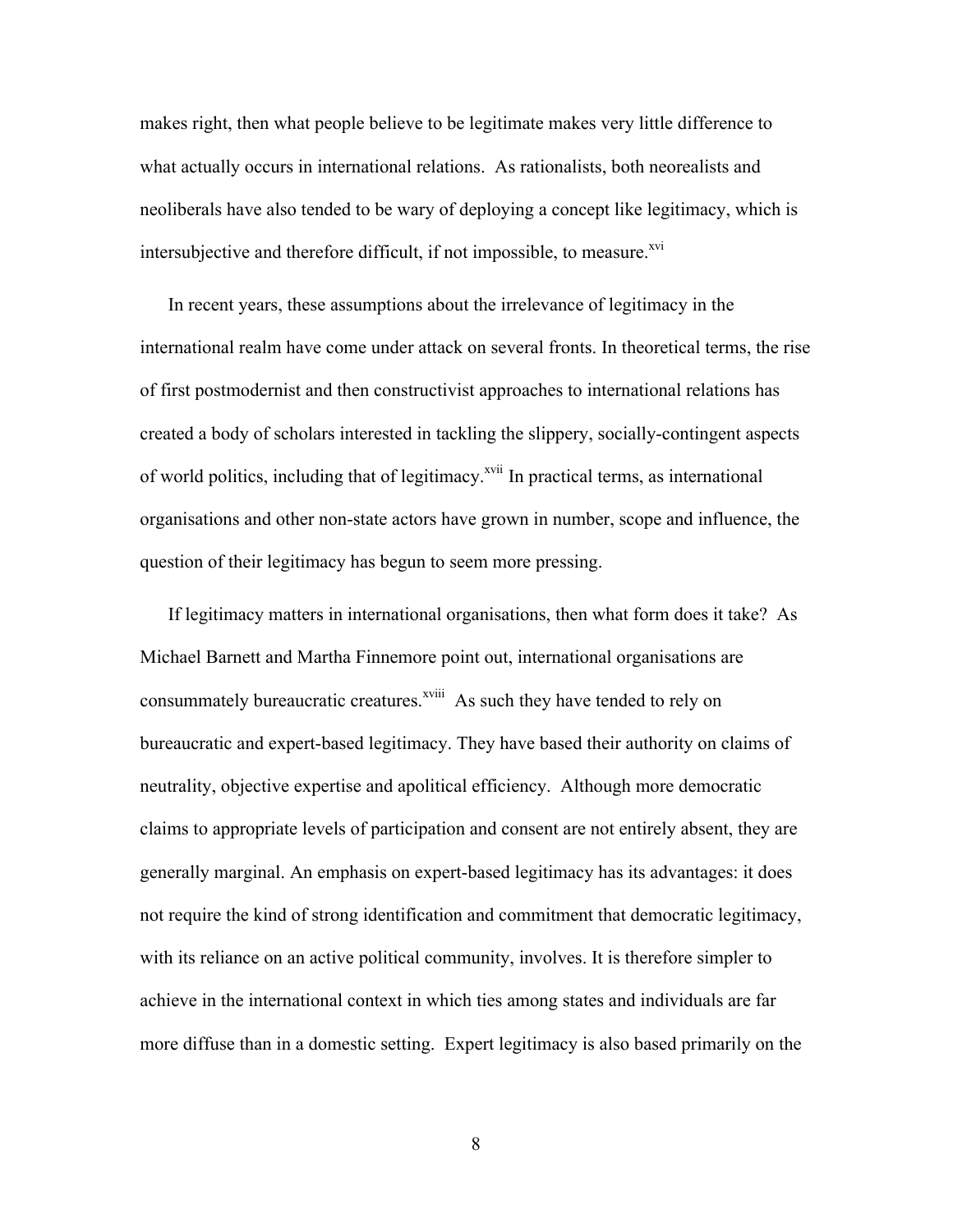success or failure of its outcomes; these are generally judged according to measurable indices that help to reinforce the claimed objectivity of the expert institution.

Yet there are also limits to expert-based legitimacy claims. The thinness of its demands for individual support and identification is also a weakness; an expert institution's hold on its members is only as strong as their belief in it. The fact that people do not need to strongly identify with an institution like the IMF for it to retain its legitimacy means that they are not likely to protest too hard if it is under attack. Claims to expert legitimacy also raise prior questions about the selection of the experts themselves. How do we know that the experts are indeed legitimate? Who selects them and through what process? Expert legitimacy is also based on the assumption that there are objective answers to the problems that institutions seek to address—answers that expertise can provide.<sup>xix</sup> Yet, although expertise can often play a crucial role in providing possible answers to a given dilemma—providing data on the likely outcome of certain monetary policies, for example—alternative solutions often involve trade-offs among different values. The determination of which is the better decision will therefore rest on a subjective judgment about values and politics. Unless, like Plato, we believe in the existence of political experts, such decisions cannot be adequately legitimised solely through an appeal to expertise but must instead rely on other forms of legitimacy.

If the appeal to expertise comes naturally to international organisations, then it is doubly so in the case of those involved in economic issues, where the problems are complex and the dominant form of knowledge, classical economics, prides itself on its claims to scientific and value-free understanding. Yet such technical solutions to the thorny problem of legitimacy are never perfect because they are themselves open to the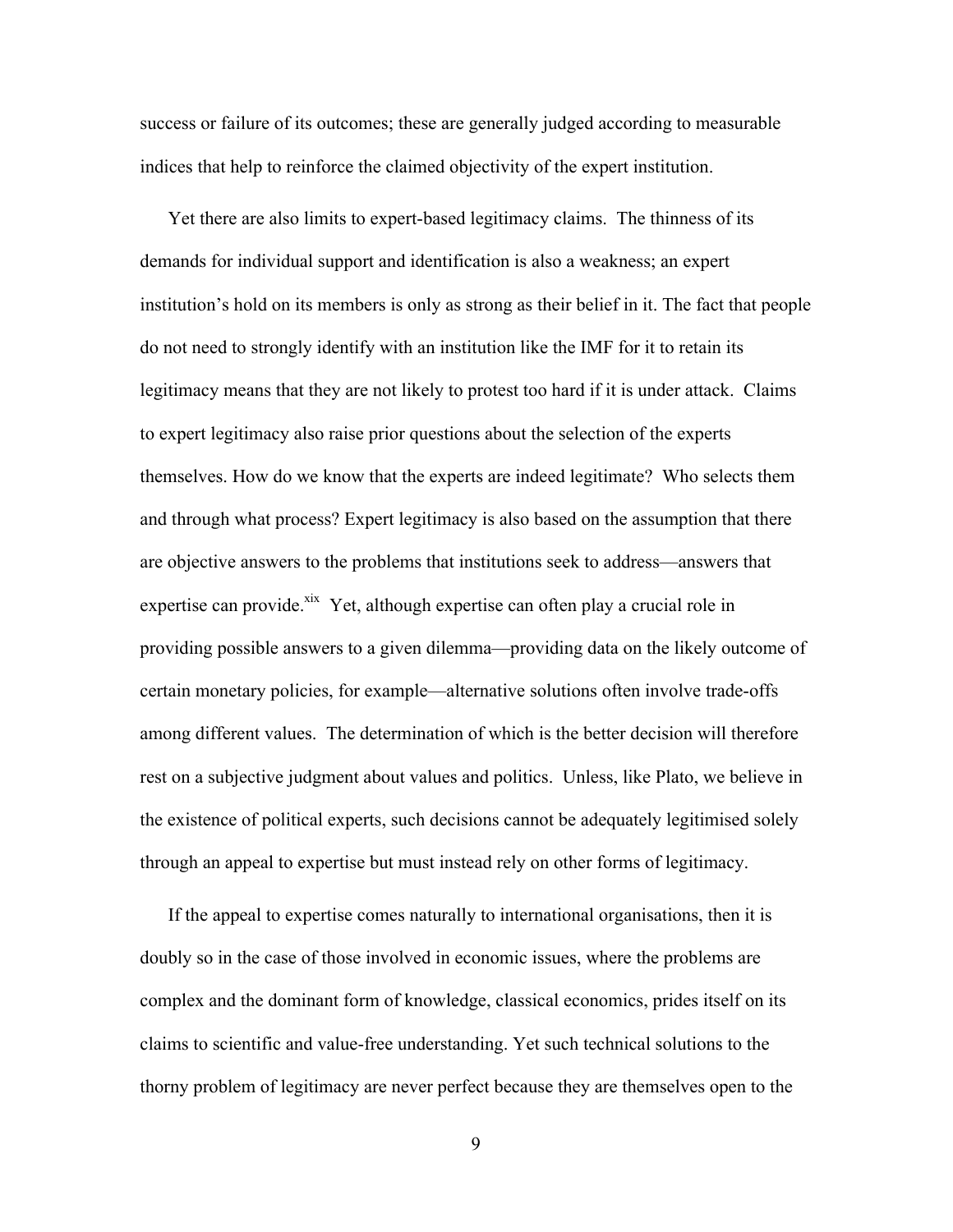question of why we should obey these experts, at this time, on this particular issue. The inherently conventional nature of legitimacy means that international institutions are not necessarily any more immune to challenges to their legitimacy than domestic governments—as the IMF has been learning of late.

# The IMF's legitimacy gaps

The International Monetary Fund has always had a rather ambivalent relationship to the conventional nature of its authority. Its leaders gesture with great pride to the institution's founding moment at Bretton Woods in 1944, recognising in this explicitly political moment of negotiation and consent a powerful source of legitimacy—a kind of political legitimacy that has grown as its membership has expanded and thus become more universal. The institutions' members have also formally amended the original Articles of Agreement on three separate occasions and on a periodic basis have engaged in less formal but no less political debates on the institution's mandate and direction.

The overwhelming majority of the institution's actions, however, are governed by a depoliticised approach that seeks to distance itself from such moments of negotiation and contestation. Although the Executive Board must make difficult policy decisions regarding the terms and conditions of IMF financing, and staff are involved in both designing and implementing them, such activities are represented in technical terms as matters of economic rather than political authority. Of course, difficult negotiations are always involved in standby arrangements. Yet, as one senior IMF official noted in an anecdote, the IMF General Counsel, 'Joseph Gold, always insisted that we never use the word negotiate', because to negotiate implied that 'the minister doesn't really want to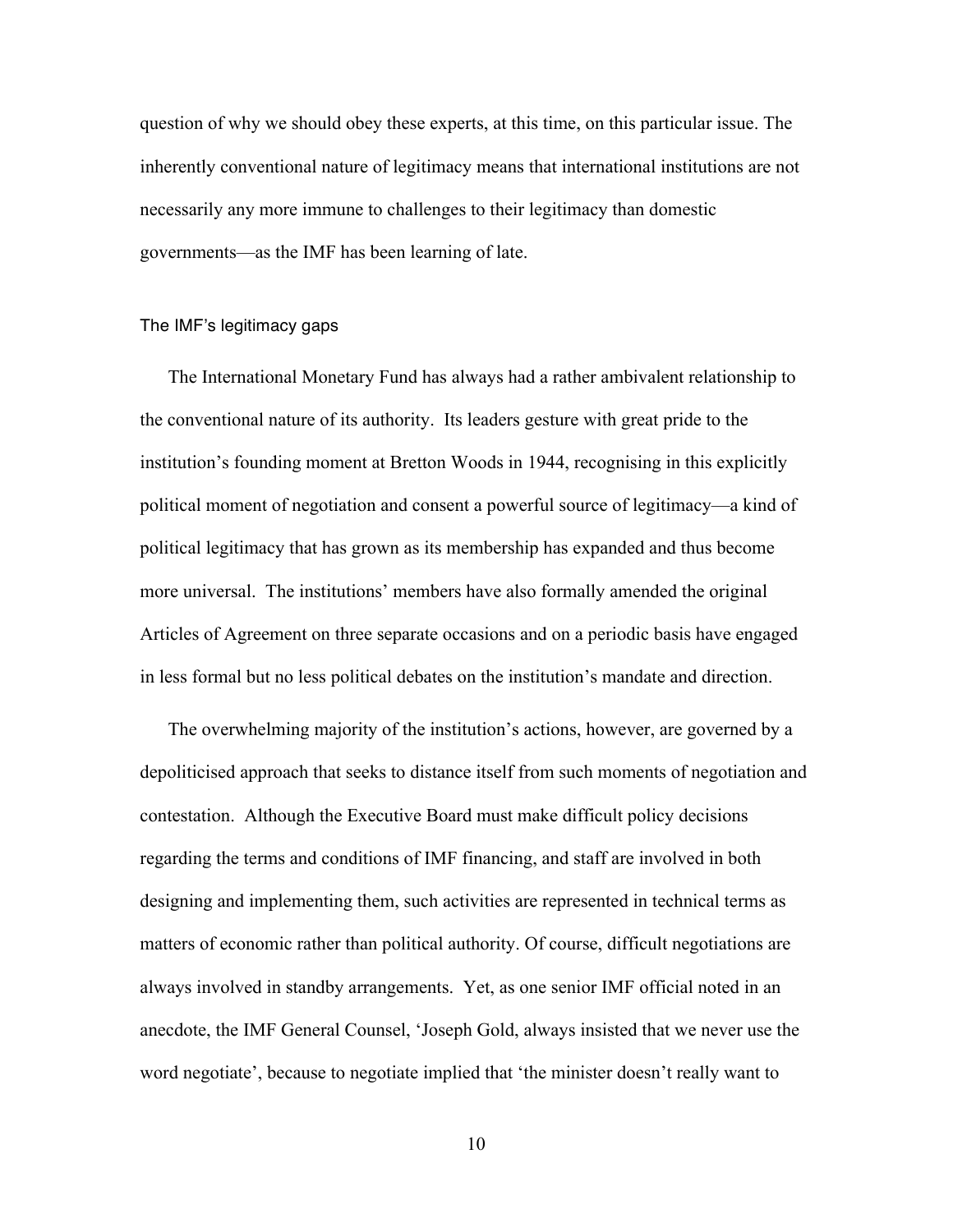implement the program'. Of course, he continued, Gold was never successful in eliminating the word 'negotiate' from common Fund usage. Yet, 'ideally, there shouldn't be negotiation. There may be persuasion, but you hope that at the end of that process, the minister, backed up by the whole country, views things the same way that the Fund does'.xx

If anything, the tendency to downplay the potentially political nature of Fund decisions has become more pronounced over the course of its history, as financial policies became more quantitative. This process began as Fund staff adopted their own version of monetarism in the 1960s, became entrenched with the expansion and standardisation of standby arrangement conditionality in the 1970s, and intensified with the evolution of structural conditionality in the  $1980s$  and  $1990s$ <sup> $xxi$ </sup> Throughout its history, the Fund thus built up a claim to a particular kind of expert legitimacy, one that promised to apply a series of objective, quantitative techniques of analysis to bear on a member country's payments difficulties and to determine the appropriate measures to resolve them.

This particular expert-based approach to legitimacy has always had its critics, but it has generally served its purpose in maintaining the IMF's authority. Yet in the last few years critics outside the Fund as well as major players within it have begun to question its adequacy. Why has this occurred? In their recent book, Barnett and Finnemore suggest that bureaucratic institutions like the IMF tend almost inevitably to expand the scope of their operations and, in doing so, to confront the limits of their legitimacy.<sup>xxii</sup> While this insight certainly holds true for the Fund, the reasons for the decline in expert-based legitimacy are more complex.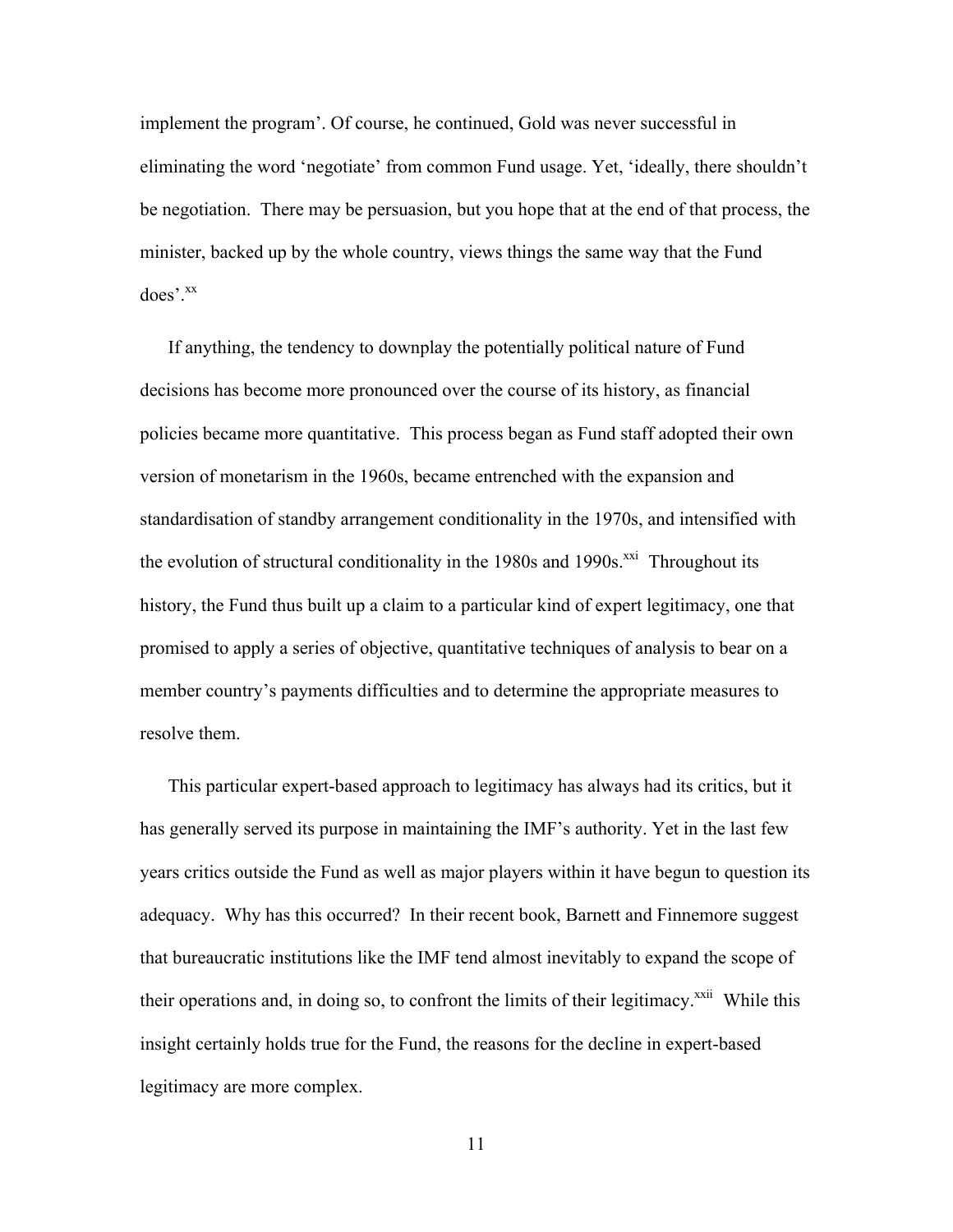The most immediate and straightforward reason for the erosion of the Fund's expertbased legitimacy was the apparent failure of its promised outcomes in the late 1990s. Expertise as a basis of legitimacy relies heavily on the success of its results. In the case of the IMF, that meant a stable international financial system and sustained economic growth. The Asian financial crisis in 1997-98 raised significant questions about the ability of the Fund to ensure global financial stability. The painful economic contraction that followed for the worst hit countries also precipitated challenges to its ability to sustain global economic growth. And as it became apparent that the costs and benefits of economic globalisation and, in particular, financial liberalisation, were not equally distributed—with industrialised countries gaining the most and the poorest countries the least—critics also began to ask whose outcomes should be priorities. The decision to include poverty reduction among the Fund's central objectives for the first time was a sign of an emerging debate on what constitutes appropriate Fund goals. As one senior IMF official put it:

It's now accepted in this building that the IMF, not just the World Bank and the UN, are the instruments of the international community to end poverty. You would have been laughed out of the building if you had said that twenty years ago.<sup>xxiii</sup>

A *legitimacy gap* thus began to emerge between the Fund's promised outcomes and its actual delivery of stability, growth and poverty reduction.

In seeking to respond to the crisis and what they perceived to be its causes, the Fund leadership together with the G7 the G22 and others emphasised the importance of introducing domestic institutional reforms. These reforms began as explicit conditions, most notably in those attached to IMF financing packages for countries affected by the Asian crisis, but they quickly spread into less formal mechanisms such as new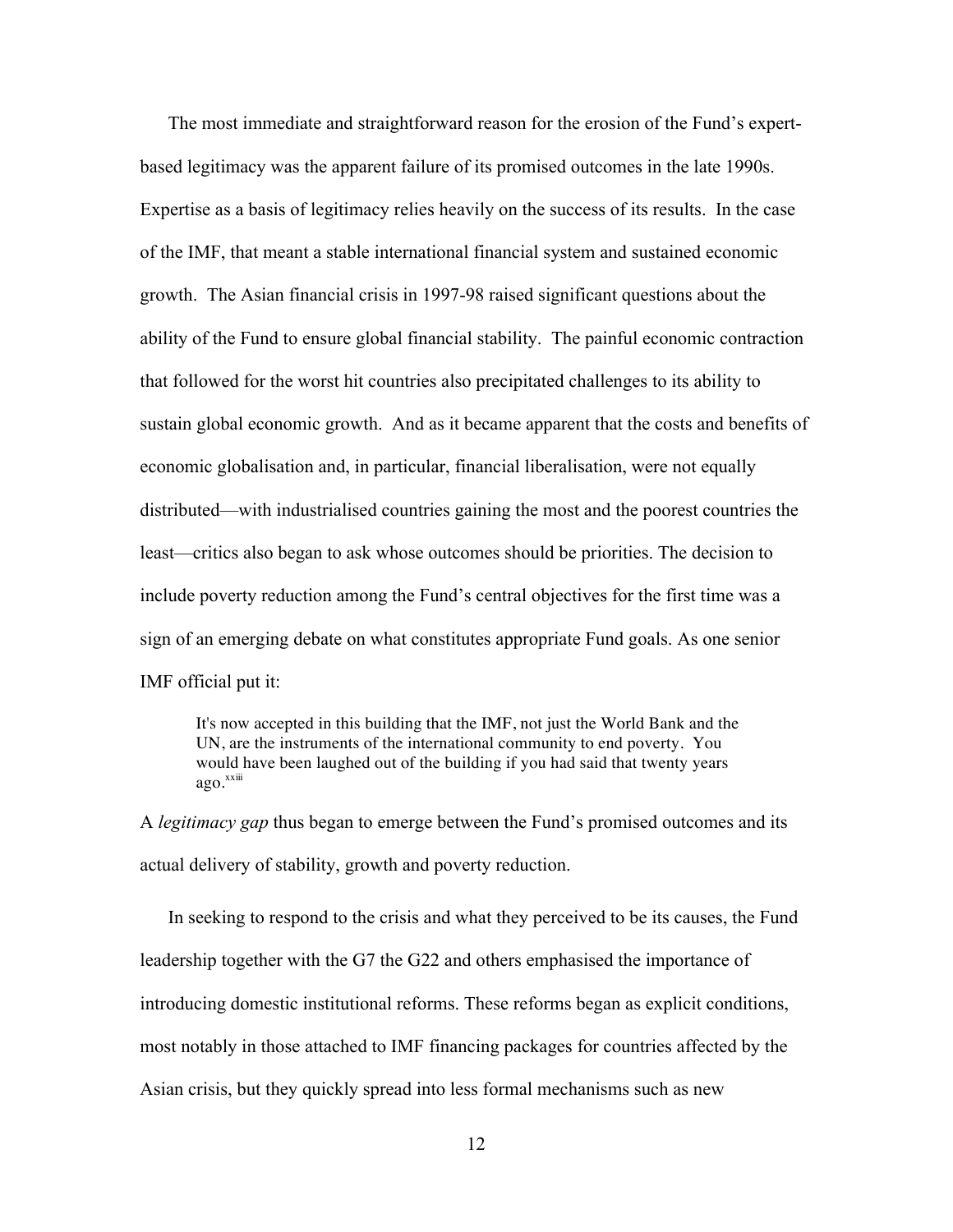international standards and codes and the increasing emphasis on institutional reform and capacity-building as a part of the Fund's technical assistance to its less developed members. While this shift from macroeconomic policy to institutional reform was designed to respond to a particular economic problem—to prevent future financial crises—it also had specific political consequences, as it involved a further encroachment on domestic sovereignty. As the Fund's policies moved into these new areas, a second legitimacy gap opened up between its narrow expert-based claims to legitimacy and its increasingly political policies.<sup>xxiv</sup>

If the Asian crisis and its aftermath precipitated the current legitimacy crisis, they combined with a third, longer term trend that had been undermining its legitimacy for some time: the problem of the Fund's own increasingly inequitable governance. When the IMF was first created, its architects envisioned it as a fund from which all members would draw in times of need, playing the roles of creditor and debtor in turn. While this vision played out for the first few decades of the institution's existence, it has long ceased to hold true. Instead, Fund members are now increasingly polarised into lenders with significant voice in the Fund who do not envisage themselves ever needing the institution's resources and borrowers who have little voice, some of whom may never fully repay their debt. As Ngaire Woods has argued, the Fund's decision-making structure has not been reformed to take into account this growing division in its membership.<sup>xxv</sup> This ongoing problem has become particularly acute in the past five years, as emerging market countries—those few members who had the potential to play the mediating role of debtor and creditor, but who have yet to have a significant voice in the institution—have sought to rid themselves of all dependence on the Fund. In turning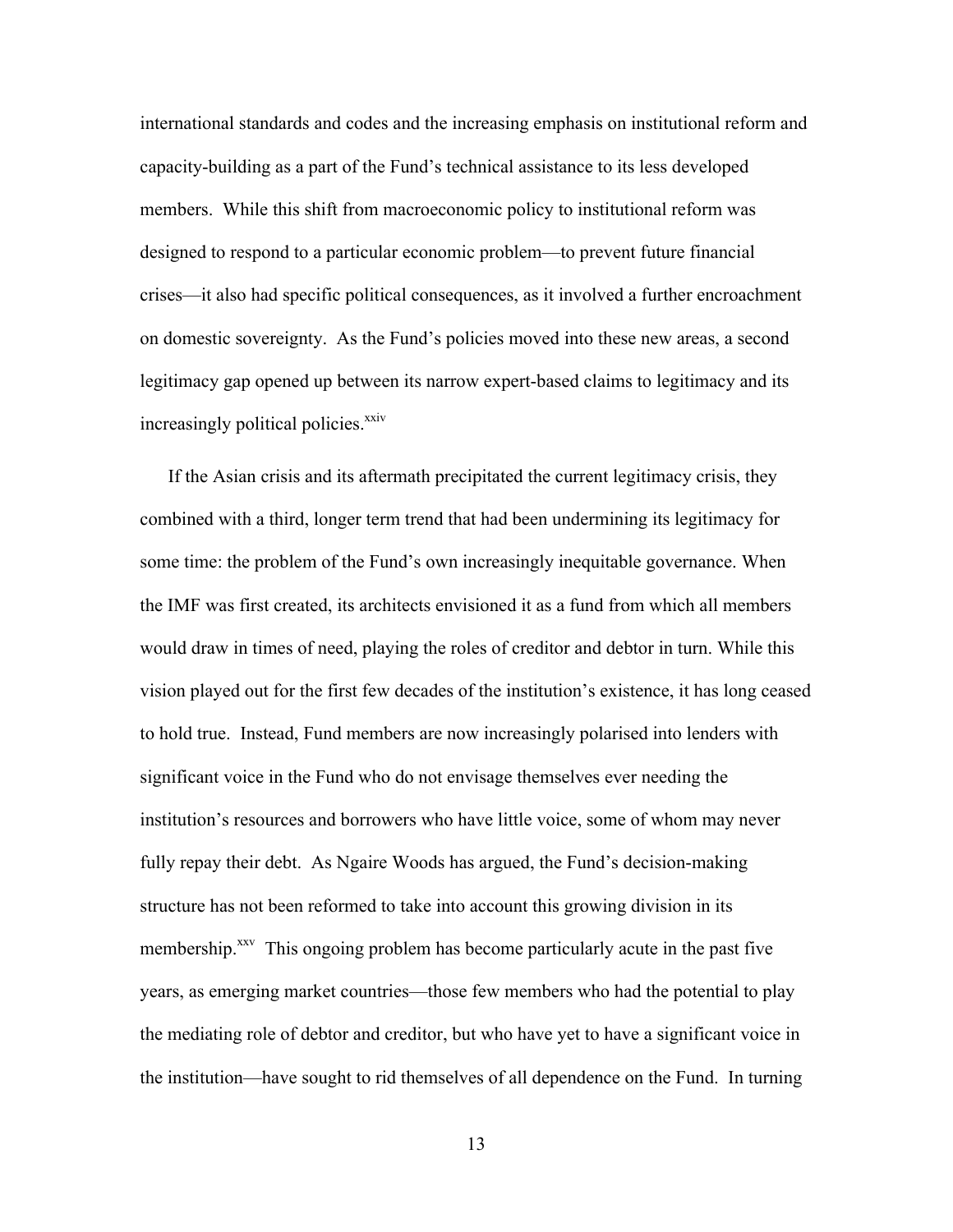away from the Fund, they have intensified this third legitimacy gap between those who have a stake in the institution and those who have a voice, and in doing so have begun pointing to the need for a broader, more politically-attuned kind of legitimacy based in a more representative decision-making structure. All three legitimacy gaps have thus raised questions about the sufficiency of the IMF's expert-based legitimacy, criticising its outcomes, challenging its appropriateness for increasingly political programs, and advocating for a more accountable form of decision-making.

# Plugging the legitimacy gaps

How have the Fund's leadership and staff responded to these challenges to the institution's legitimacy? They have made a number of changes to their rhetoric and policy, many of which depart from their traditional emphasis on expertise and neutrality and move into more explicitly political and moral territory. I have discussed this rhetorical shift—which I've termed a tendency towards moralising finance—in some detail elsewhere.<sup>xxvi</sup> What I want to focus on here are some of the changes taking place in IMF policy—more specifically, their new emphasis on revising conditionality and increasing national ownership of Fund programs.

The conditions attached to IMF financing have always been the subject of some controversy, as it is the place where the Fund's power is most apparent and thus subject to the most criticism. Although conditionality was not actually provided for in the original Articles of Agreement, it quickly became a cornerstone of Fund policy and was formalised as such in  $1968^{xxvii}$  and then implemented in  $1979$ . *xxviii* The 1980s saw the introduction of structural conditions that sought to tackle what were seen as the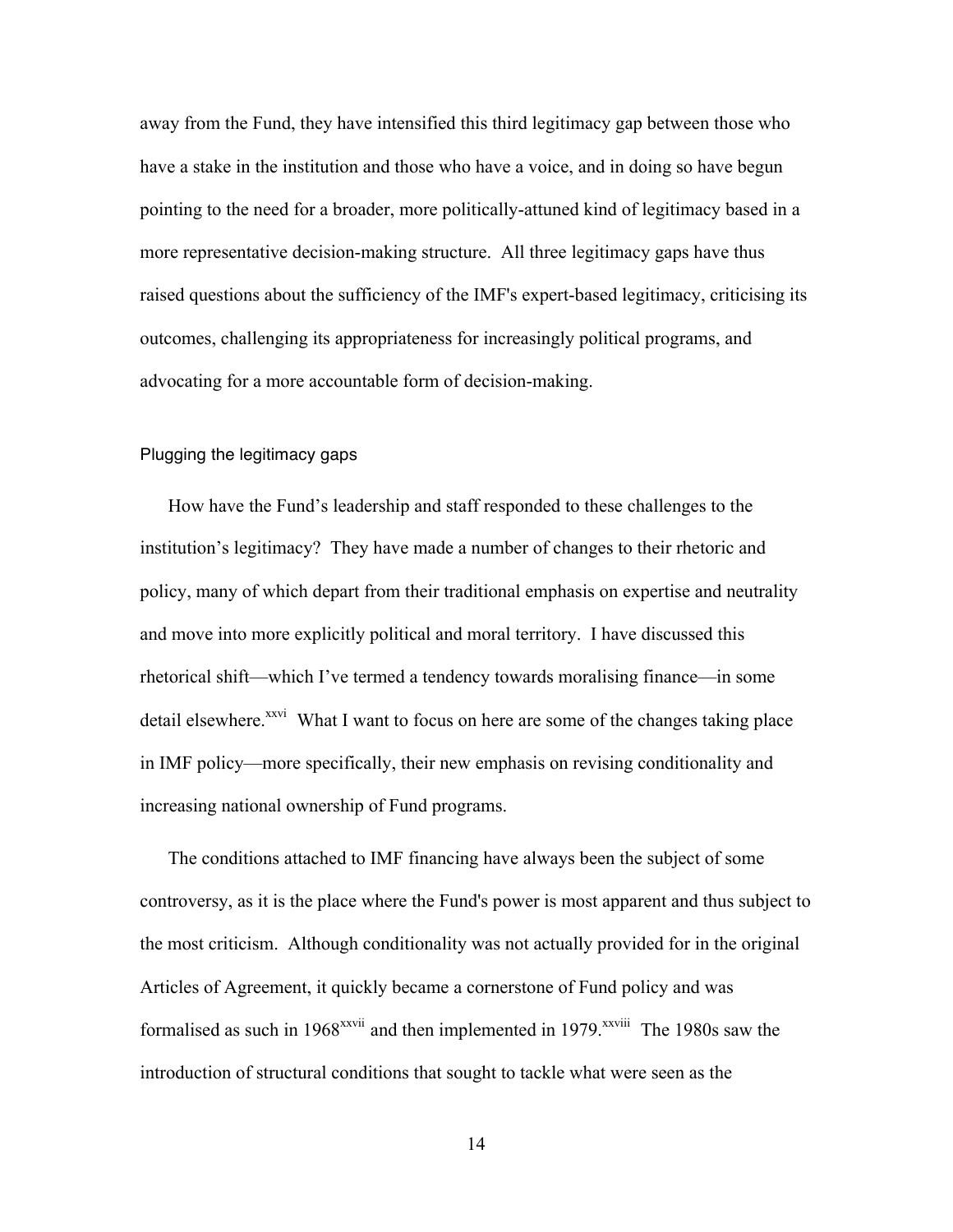underlying sources of poor growth and financial instability by, for example, reforming trade practices, liberalising prices, privatising state-owned enterprises and making central banks independent.<sup>xxix</sup> Although the scope and detail of Fund conditions rose and fell throughout the history of the institution, $x^{\text{xx}}$  by the 1990s, under the joint leadership of Michel Camdessus and Stanley Fischer, they had become particularly numerous and specific, relying heavily on structural conditions. This trend reached its peak in the IMF response to the Asian financial crisis, as the Fund negotiated some of its most extensive and intrusive financing programs.

It was in this context that Horst Köhler began his leadership of the Fund and made the revision of the IMF's guidelines on conditionality one of his first major initiatives as Managing Director. There are a number of different stories circulating about what motivated him to call for these revisions. One senior IMF official has suggested that Köhler's earlier role in negotiations around Indonesia's post-crisis financing package, where he was representing Germany, had led him to conclude 'that the Fund had gone overboard' in demanding conditions.<sup>xxxi</sup> A former member of the Executive Board suggested that it was during Köhler's Africa tour that his concern with the scope of IMF conditionality came visibly to the surface after witnessing the level of Fund conditions on the Mozambique cashew industry.<sup>xxxii</sup> What is clear is that he acted quickly after his appointment as Managing Director, issuing an interim notice on streamlining conditionality in September 2000, followed by formal guidelines that were approved by the Executive Board in September 2002.<sup>xxxiii</sup>

The new IMF conditionality guidelines are based on five key principles: parsimony, tailoring, coordination, clarity and ownership. Fund staff are to use parsimony in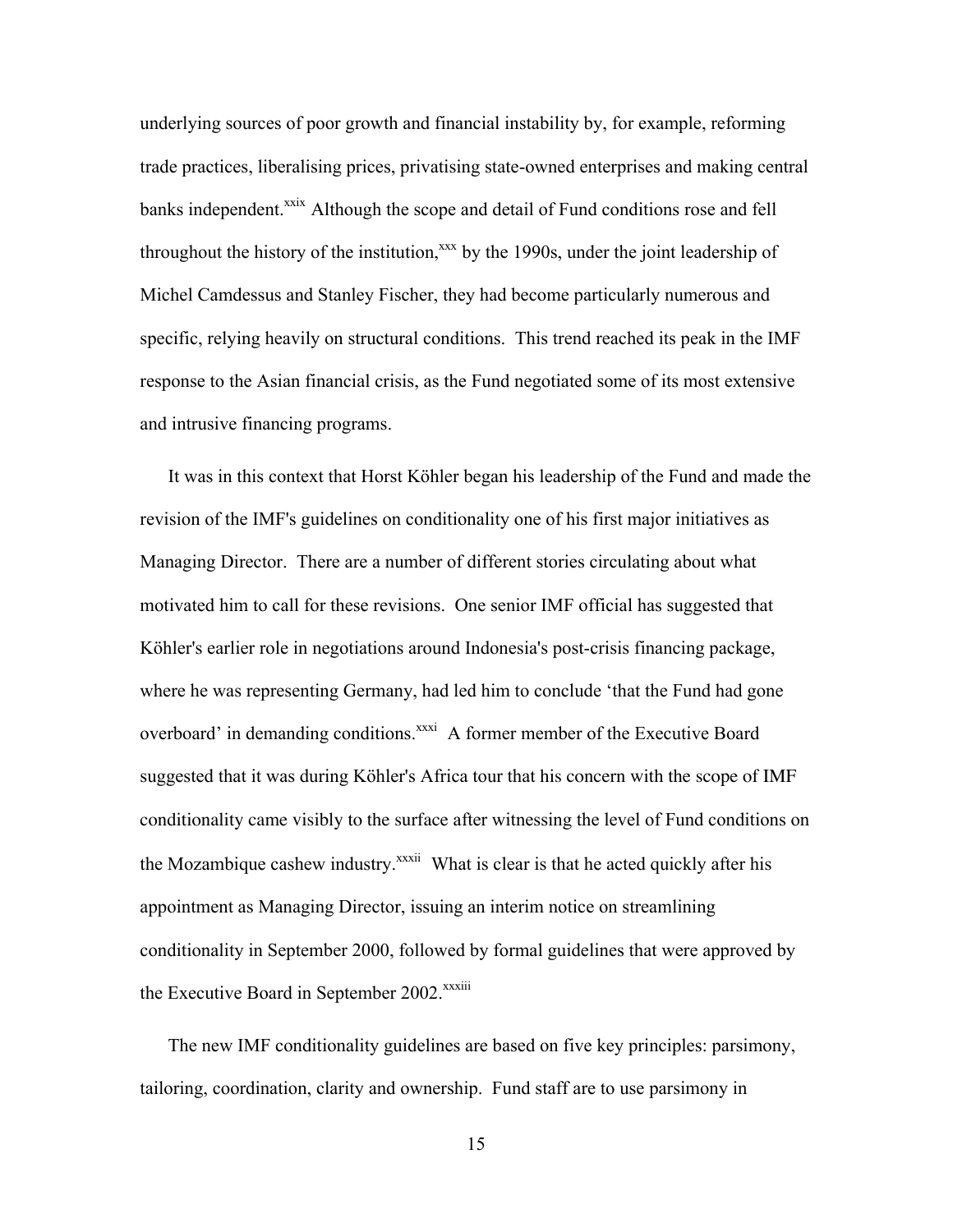determining what conditions are truly necessary to achieve the objectives of the Fund program. While this does not necessarily preclude the use of the kinds of structural conditions that had come under the greatest criticism, parsimony does require that staff carefully justify all conditions—and that they provide more detailed justification for structural conditions. Staff must also now attempt to tailor the programs that they develop more carefully to meet the specific conditions and needs of individual countries. They must also ensure more effective coordination with other multilateral institutions, most notably the World Bank. Staff must also ensure that they distinguish clearly what elements of a program document constitute conditions that must be met to ensure continued access to Fund resources. Clarity has become a particularly pressing issue as the Fund has come to rely increasingly on structural benchmarks, program reviews, waivers and other evaluative tools that require staff to exercise considerable discretion in determining whether or not conditions have been adequately met.<sup>xxxiv</sup>

Finally, the new guidelines on conditionality are intended to foster greater 'national ownership' of Fund-supported programs. Although this term is by far the most ambiguous of the new principles, as I will discuss further below, it is also the most central and is prominent as a driving theme in Fund documents on the changes to conditionality. In a recent staff statement on the principles underlying these new guidelines, the term ownership is defined as 'a commitment to a program of policies, by country official who have the responsibility to formulate and carry out those policies, based on their understanding that the program is achievable and is in the country's best interest'.<sup>xxxv</sup> In practical terms, this means that member countries are to play the lead role in determining how they will meet program goals—at least in so far as they have the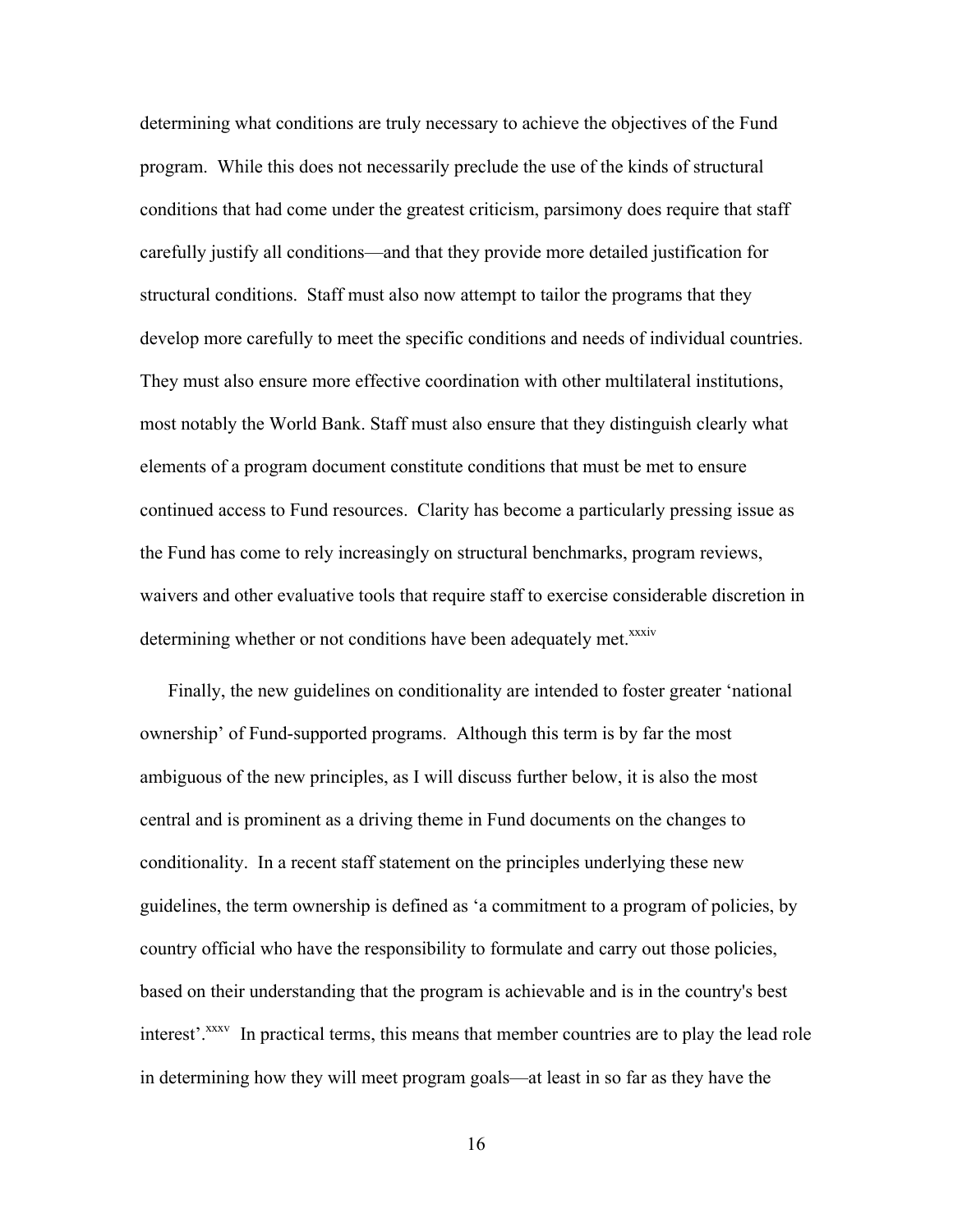capacity to do so—and there needs to be adequate political will on the domestic level to put the agreed policies in place.

Why has the Fund embarked on these reforms? Although Köhler himself clearly played a central role in making them a priority, he was also responding to a broader series of pressures that had been at work for some time. Debates about the form and scope of IMF conditionality were far from new, and the concept of ownership itself had been gaining some interest in the organisation for several years before the reforms were introduced.<sup>xxxvi</sup> There is little doubt that the Fund's new concern with achieving country ownership was in part pragmatic. The IMF's own research indicated that when member governments had little commitment to the program objectives, the program itself was rarely successful.<sup>xxxvii</sup> As one senior IMF official noted: 'If conditionality is excessive, it leads to unnecessary political fights that are to the detriment of the programs'.<sup>xxxviii</sup> From this perspective, the new emphasis on ownership was simply one more way of ensuring that Fund programs were as effective as possible in meeting their economic goals. Yet there was more at work in this policy shift than the pursuit of efficiency alone.

The bid to reform conditionality and increase ownership was also a rather effective way of responding to some of the Fund's critics. On the one side, NGOs critical of the IMF's activities had become increasingly numerous, organised and vocal in the course of the 1990s. The rise in the number and scope of structural conditions, which were viewed as an effort to impose a kind free-market ideology on developing countries, was a target of considerable criticism on their part. On the other side were major shareholder governments, who had also been calling for reforms to the IMF. British officials had been pushing for reforms to the Fund and the Bank since the election of the Blair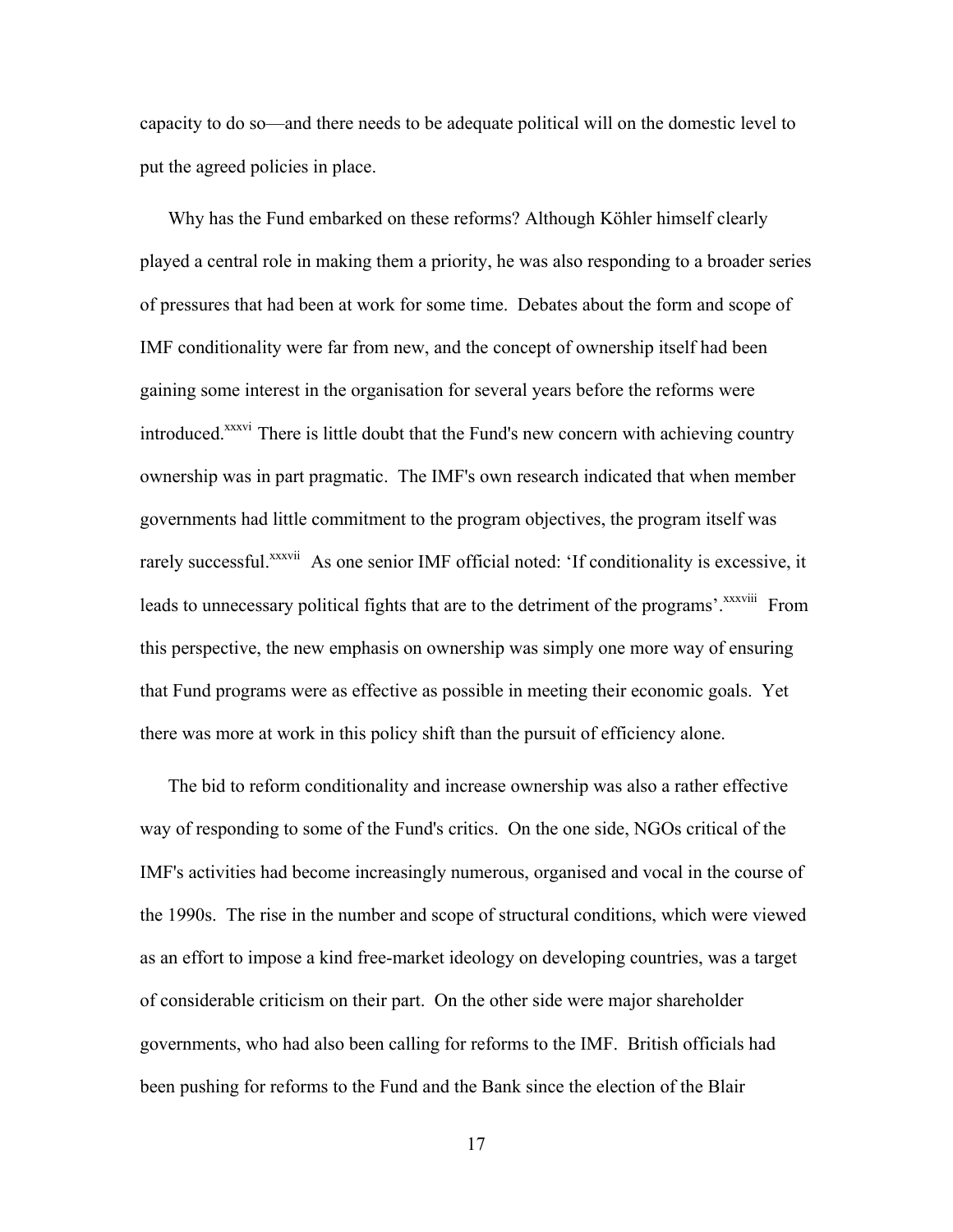government; the UK government's first White Paper on Development in 1997 argued for a shift to a partnership-based approach to lending that 'moves beyond the old conditionalities of development assistance and will require political commitment to poverty elimination on both sides'.<sup>xxxix</sup>

In the United States, the Meltzer Commission on international financial institutions was underway and there was considerable talk about scaling back the Fund's role.<sup>xl</sup> The Treasury was aware of what was being discussed by Commission members and were under a certain amount of domestic pressure, from both left and right, to push for IMF reform; they therefore sought to respond to some of the concerns that they knew the Meltzer report was going to articulate. $x<sup>l</sup>$  Indeed, in late 1999 and early 2000, Treasury Secretary Lawrence Summers called for more focused conditionality as part of the Fund's overall need to return to its 'core competencies' in several speeches in late 1999 and early 2000.<sup>xlii</sup> This same refrain was taken up with considerable energy by John Taylor, the first Undersecretary for International Affairs in the Bush Administration's Treasury Department.<sup>xliii</sup> In the context of the political pressure for broad-based reforms at the IMF, and facing significant criticism from critical NGOs, there were certainly political incentives for the Fund management to take a closer look at their conditionality policy.<sup>xliv</sup>

It is difficult, however, to separate out the role of political pressures and efforts to improve efficiency from concerns about legitimacy. In a 1999 speech entitled 'The Right Kind of IMF for a Stable Global Financial System', Lawrence Summers highlighted the links between conditionality and legitimacy when he argued,

The basic principle is clear: programs must be focused on the necessary and sufficient conditions for restoring stability and growth. Intrusion in areas that are not related to that goal carries costs that exceed the benefits, and may undermine the legitimacy of the IMF's advice. $x^1$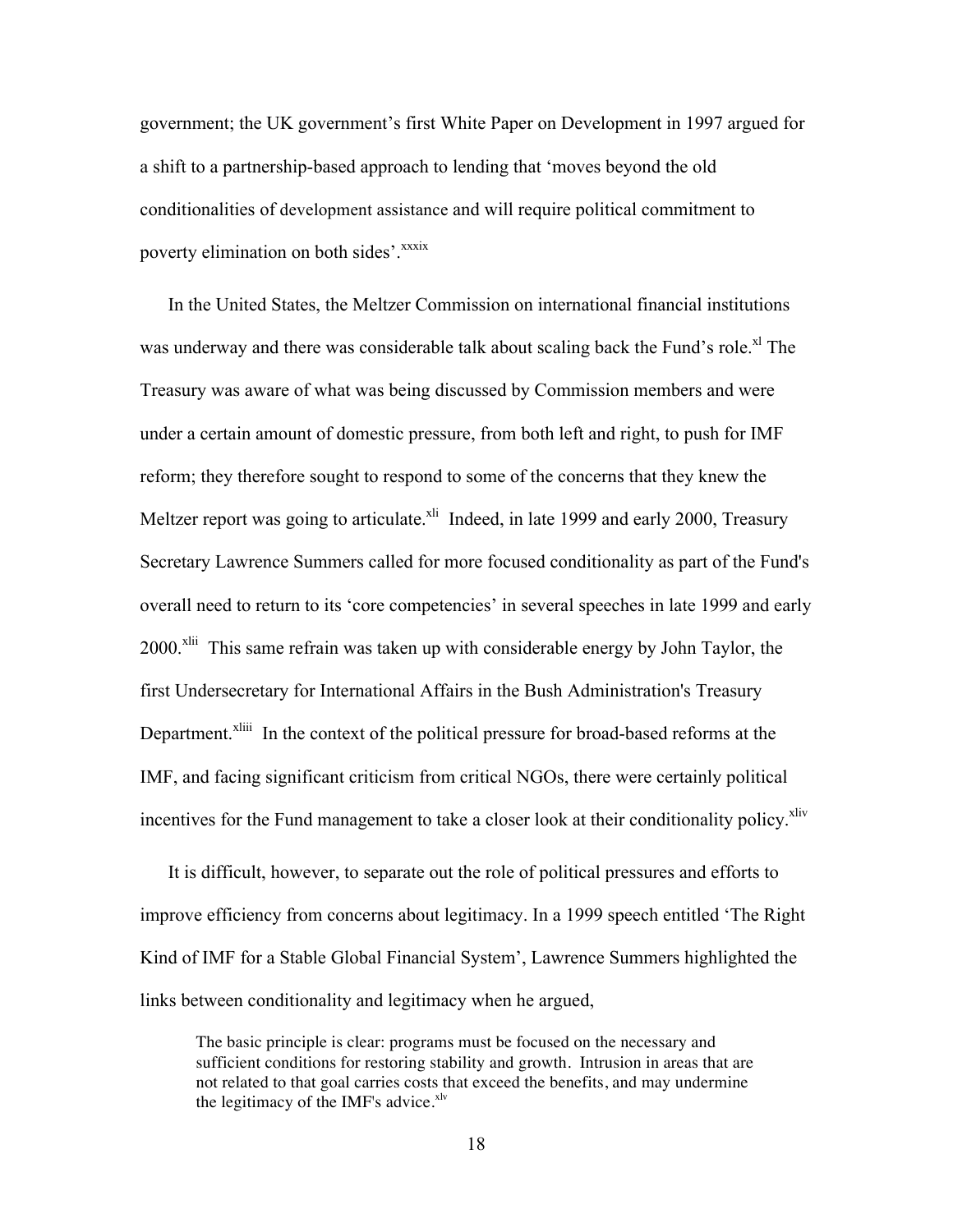Similarly, the failure of IMF programs due to a lack of commitment was not just a technical issue but also posed significant problems for the Fund's expert-based legitimacy. Moreover, the diagnosis of the problem and the solution proposed both squarely pointed a finger at the centrality of legitimacy: national ownership, after all, is essentially a term for political legitimacy. The concept of ownership suggests that for a policy to work, it must be perceived as legitimate by those, on the ground, who are responsible for implementing it. This does not mean that they must agree with every aspect of the program, but that they must have the political will to implement it. Ownership is thus not only about legitimacy, but about a kind of political legitimacy that exceeds the narrow constraints of expertise. If ownership is necessary it is because expert authority is not enough to make a program viable.

How then does one obtain ownership? Much of the debate about ownership has focused on the importance of increasing participation, through broader consultation processes with parliament, NGOs, and so-called 'stakeholders' in the reform process. This emphasis on participation as key to ownership is particularly central to the Poverty Reduction Strategy Paper (PRSP) process and related financing facilities, which have replaced IMF and World Bank structural adjustment policies and funds. Participation, consultation and negotiation also figure prominently in the new conditionality guidelines, as staff are encouraged to spend more time consulting with member countries before the program is determined.<sup>xlvi</sup> While there is no consensus on just how broad ownership needs to be (or ought to be), the new emphasis on ownership does now begin to pose the question of who should own Fund-supported policies and thus play some role in granting the institution legitimacy.<sup>xlvii</sup>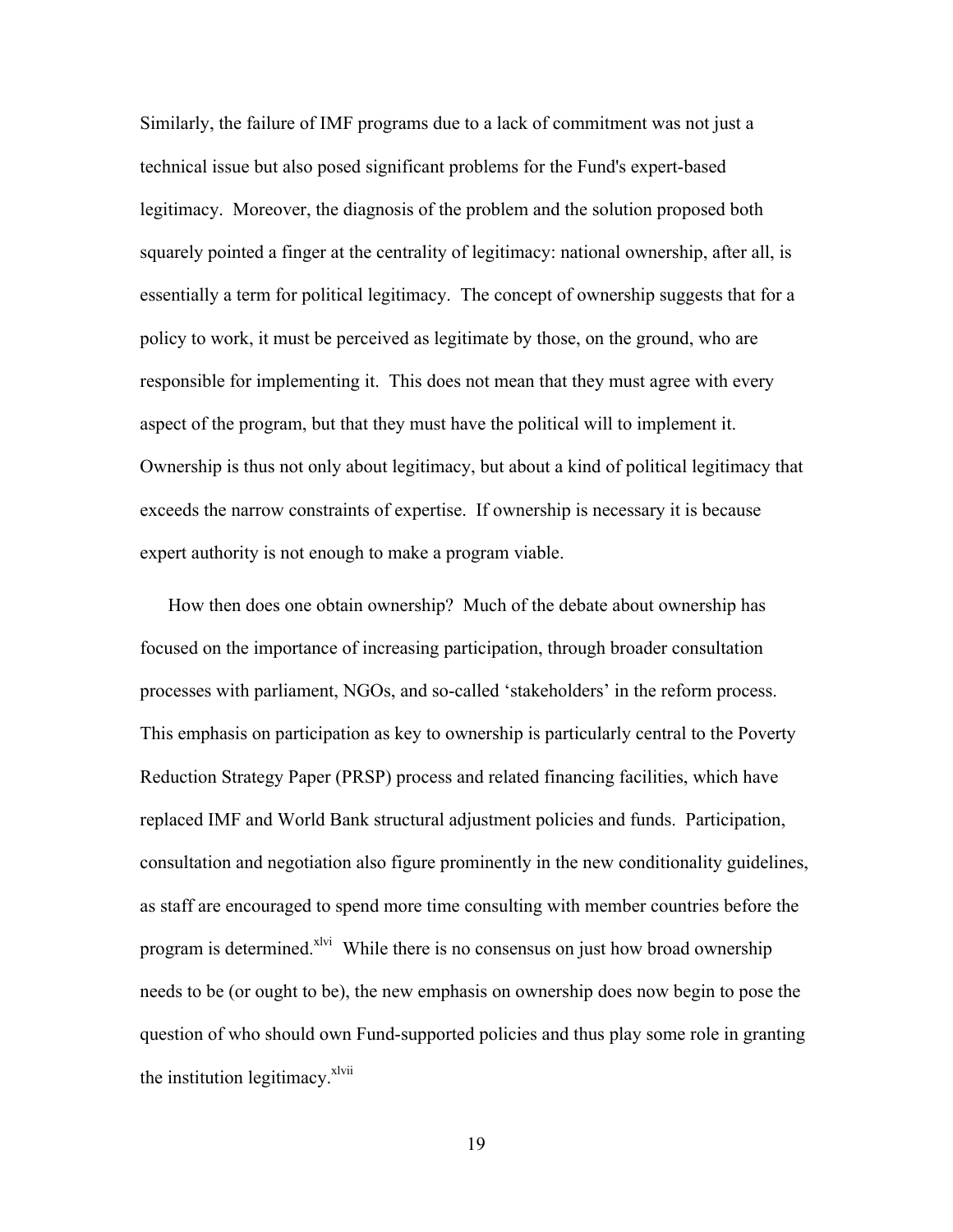While this new legitimacy strategy is not quite democratic, it does rely on some of the same kinds of claims to legitimacy, relying on participatory procedures, norms of greater transparency, more inclusive outcomes like poverty reduction and more explicit signs of consent. The new policies and the rhetoric that surrounds them therefore work to shift the basis of legitimacy from an almost exclusive reliance on claims of apolitical expertise to a broader and more political kind of legitimacy. In doing so, they have responded at least in theory to the two legitimacy gaps that I outlined above by promising to improve the outcomes of Fund policies, by at least moderating the institution's involvement in more politically sensitive areas, and by complementing its more political mandate with a broader-based form of institutional legitimacy.

## Legitimacy dilemmas

What are the practical consequences of this effort to re-establish IMF legitimacy? Although it is still too early to make any definitive predictions about its likely success or failure, it is possible to unpack some of the logical consequences of this policy shift. If we take a closer look at the concrete ways in which this bid for legitimacy is being pursued, it becomes clear that the Fund is in fact facing a number of crucial *legitimacy dilemmas* that revolve around the tensions between the uneasy coexistence of expert and political claims to legitimacy. Although the attempt to broaden the basis of Fund legitimacy may have filled some of the previous legitimacy gaps, it has also precipitated some significant new problems.

The first challenge that confronts the Fund is a *methodological dilemma*, caused by the tension between qualitative and quantitative methods of evaluation. As I discussed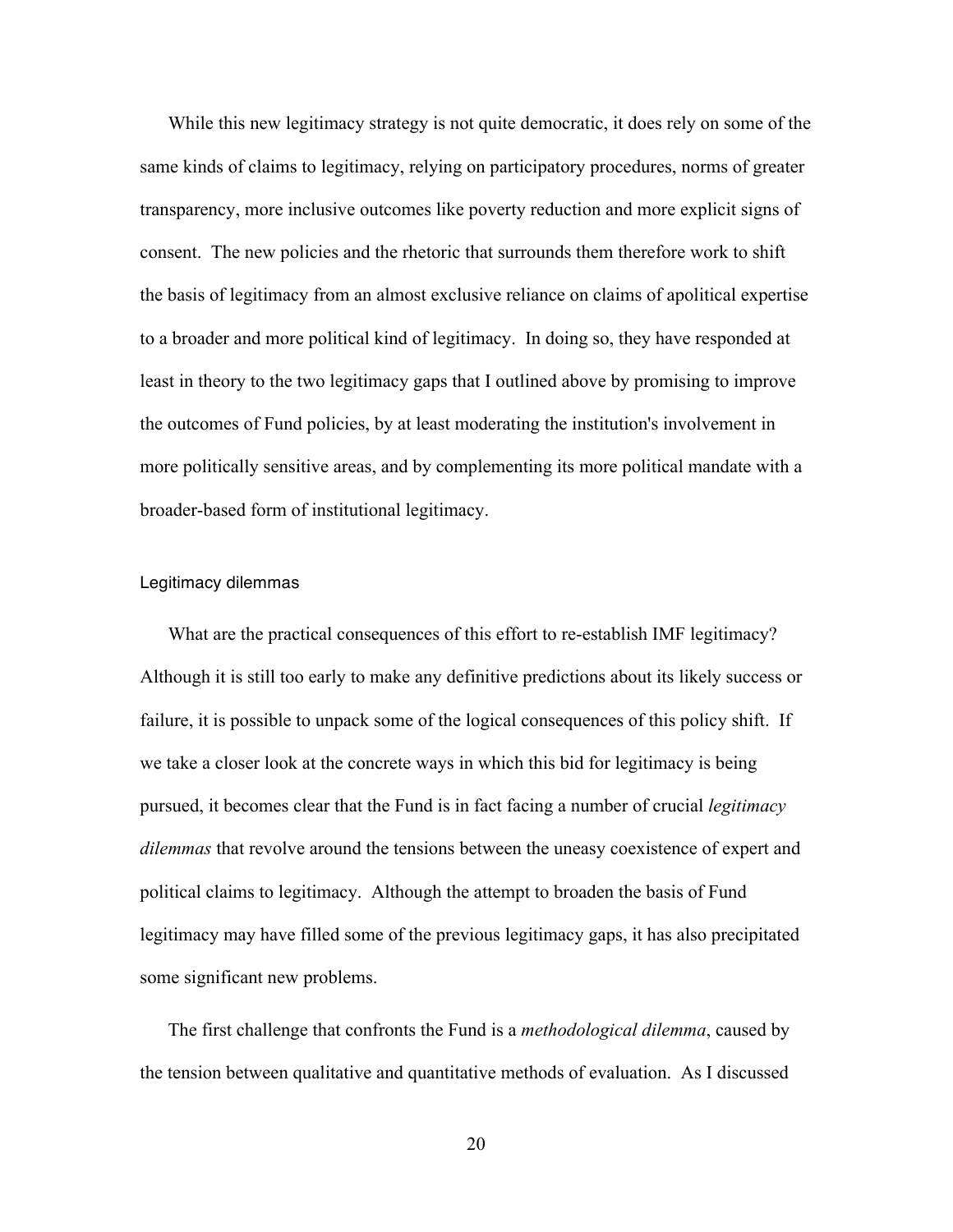earlier, the revised conditionality guidelines' emphasis on clarity is intended to reduce some of the uncertainty that has come with staff's increasing reliance on qualitative measures to evaluate program compliance. Yet the guidelines do not actually prohibit their use. More importantly, they actually require greater reliance on qualitative forms of assessment, for at the heart of the guidelines is a commitment to ensure greater ownership. Ownership is an inherently subjective concept. As James Boughton and Alex Mourmouras have pointed out in their IMF working paper, 'Is Ownership an Operational Concept?':

The first challenge in making this concept [of ownership] operational is that it is not directly observable. A judgment about the extent to which ownership is present is a judgment about the state of mind and degree of internal commitment on the part of the country's officials.<sup>xlviii</sup>

How then are Fund staff to determining country ownership? Clearly they must use their own judgment in doing so, ideally by drawing on some depth of knowledge of that country's history and political culture. Far from increasing the clarity of Fund decisions, this shift to more qualitative and ultimately subjective forms of evaluation may well feed into existing concerns about the increasing subjectivity of Fund programs. Moreover, there is a general perception within the Fund that quantitative evidence is the most legitimate. As one senior IMF official noted, 'if I can show something technically and quantitatively, then I don't need to make soft arguments, because there is evidence'. However, 'the problem is that this is an area that doesn't naturally lend itself to quantitative analysis'.<sup>xlix</sup>

One alternative would be to resist this move towards qualitative analysis and rely exclusively on more easily measurable determinants of program success. This is arguably the approach that underpins the current US position on ownership and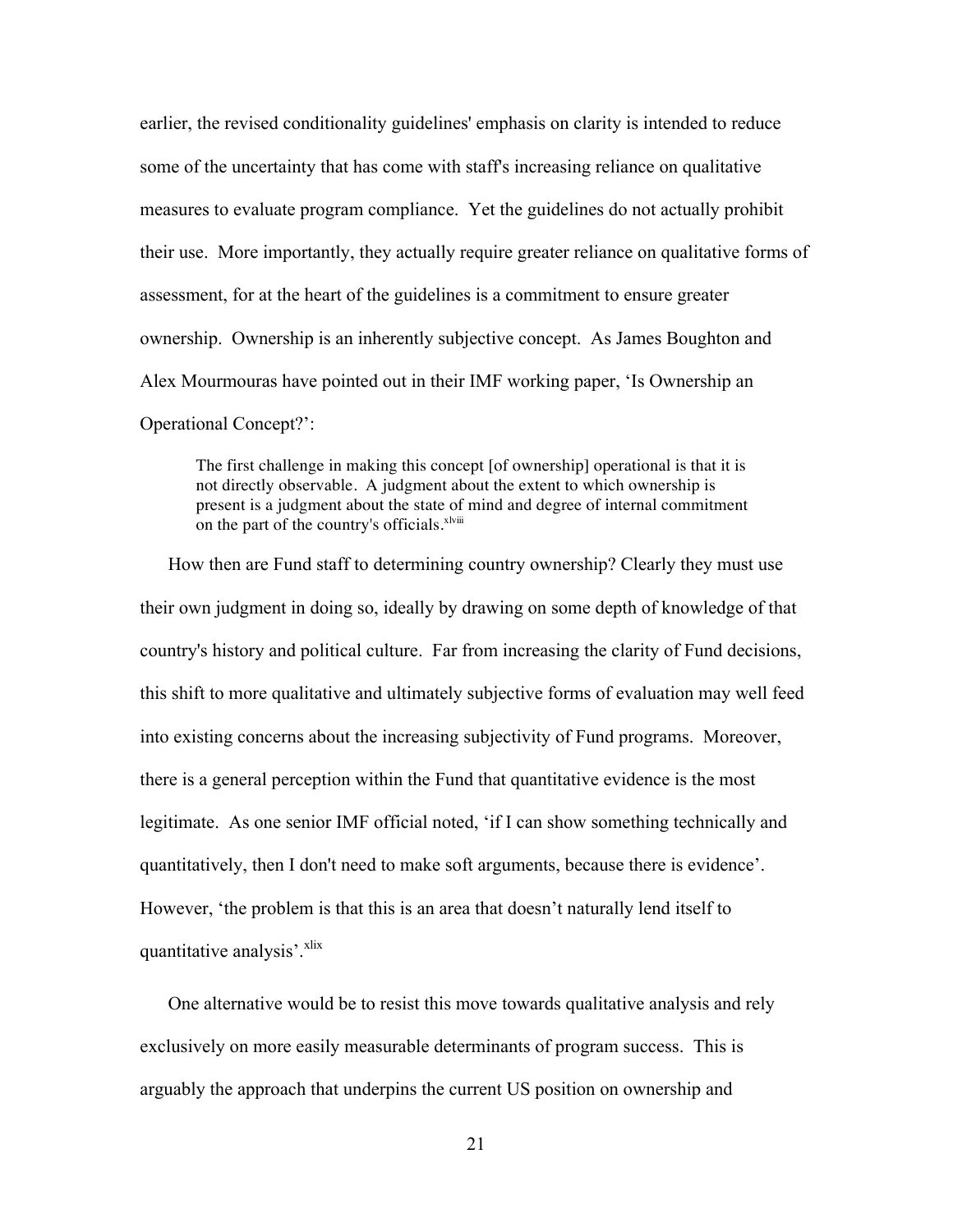conditionality, which places considerable emphasis on sticking to the Fund's 'core mission'.<sup>1</sup> Yet this quantitative option is subject to a different kind of legitimacy dilemma, for it excludes the possibility of taking into account the subtle political nuances which IMF research has suggested are essential determinants of program success. Fund leaders could potentially resolve this methodological dilemma not by eliminating discretion but by rendering it more legitimate; however, to do so, they must first confront a second, more profound, legitimacy dilemma.

This second tension within the IMF's new strategy is a kind of *paradigm dilemma*, pitting the new more explicit concern with politics against the institution's longstanding conviction in the sovereignty of economics. Economics in its neoclassical guise gains its authority entirely from its claim to objective, expert knowledge. Although the earlier classical economists like Adam Smith and David Ricardo were more comfortable combining politics, economics and ethics, by the early twentieth century, the discipline of economics had clearly staked its claim as a value-free science. The Fund's commitment to economics as its dominant paradigm poses significant challenges for its new efforts to integrate a more politically attuned analysis and practice. It also reveals a crucial tension at the heart of its concept of ownership: whereas ownership requires political negotiation and debate over alternatives and priorities—creating what NGOs describe as 'policy space'—the Fund's economic paradigm generally assumes that there is one best solution for any given problem and that it can be determined through the application of economic expertise. Studies of the Poverty Reduction Strategy process conducted by the Fund's Independent Evaluation Office indicated that the scope of genuine debate on policy alternatives was generally very limited, arguing: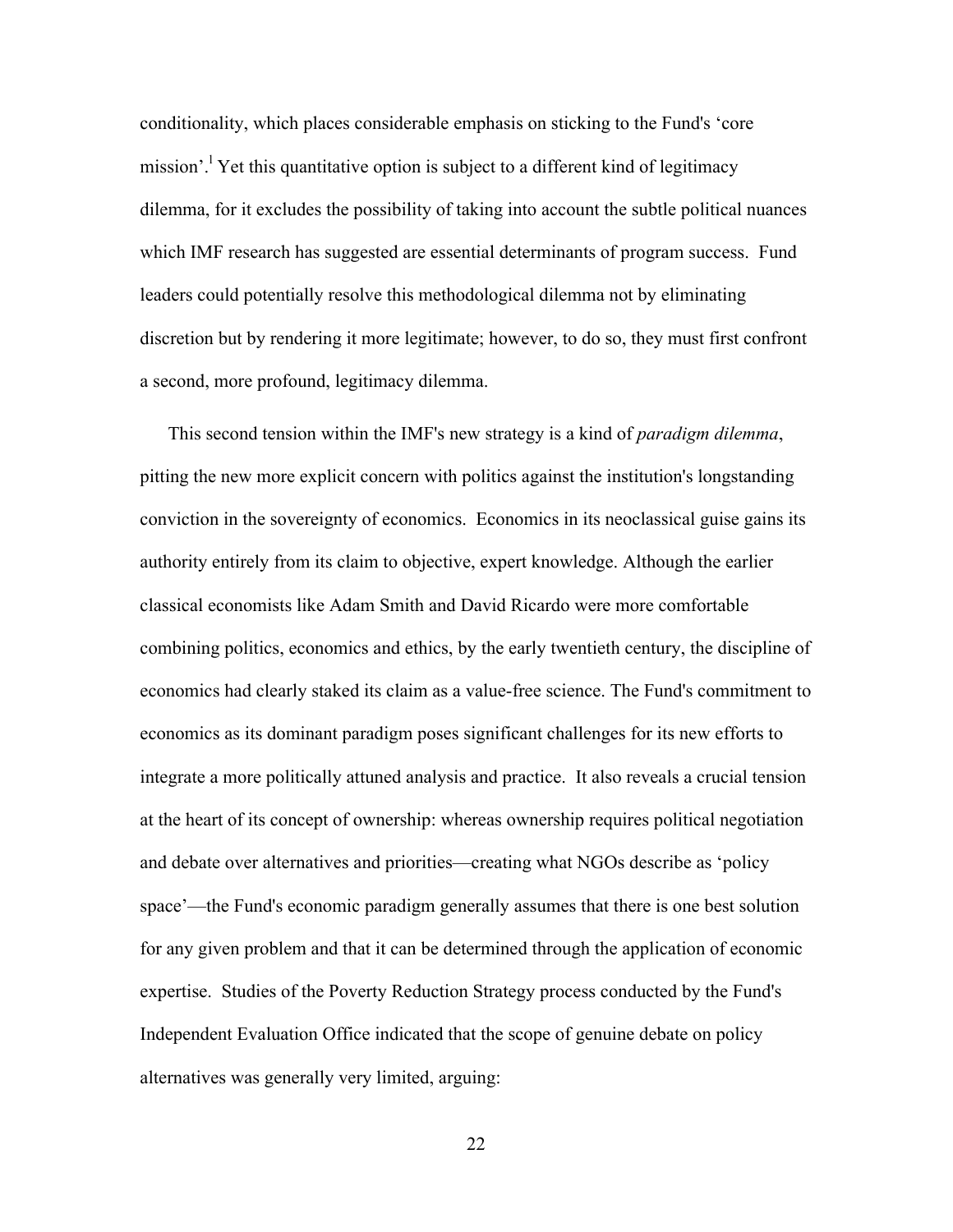The PRS process has had limited impact in generating meaningful discussions, outside the narrow official circle, of alternative policy options with respect to the macroeconomic framework and macro-relevant structural reforms.

The review concluded, 'Results in terms of ownership are mixed' with only a narrow

circle of officials developing any real ownership of the process.<sup>li</sup>

To resolve this tension between the Fund's expert-based economic paradigm and its

apparent desire to gain political legitimacy for its programs, a pretty radical

transformation to its institutional culture would be required.<sup>lii</sup> There are already

indications that the new policy approach is not universally embraced by Fund staff. As

one senior IMF official noted:

I think that management is [comfortable with the new direction in policy] and I think the very senior staff are pretty comfortable with it because these are people who have long experience in dealing with national governments on difficult policy issues. Where it is more difficult is with the mission chiefs who tend to be the next level in the bureaucracy and who see their task as 'getting to yes', if you will. Their task is to come up with a quantifiable program and their experience in many cases has been to come up through the ranks crunching numbers. . . . and now they're sitting across the table from politicians coming up with solutions to countries' problems.<sup>liii</sup>

There is certainly some recognition from senior staff that the institution's reliance on a

particular kind of narrowly quantitative economic analysis has had some costs, yet as

another senior IMF official noted, the problem is within the economic discipline itself:

People my age were educated in an era where the growth theorists and the econometricians had taken over and the historians and institutionalists were more or less relegated to the small offices. . . . In retrospect, the discipline had swung too far in that direction. . . . In the end this bias in the curriculum was of questionable value in terms of really understanding what makes an economy  $\int$ <sub>tick</sub> liv

This tension between the Fund's economistic paradigm and the political realities of its

role runs deep, constituting a second significant dilemma for its efforts to regain

legitimacy.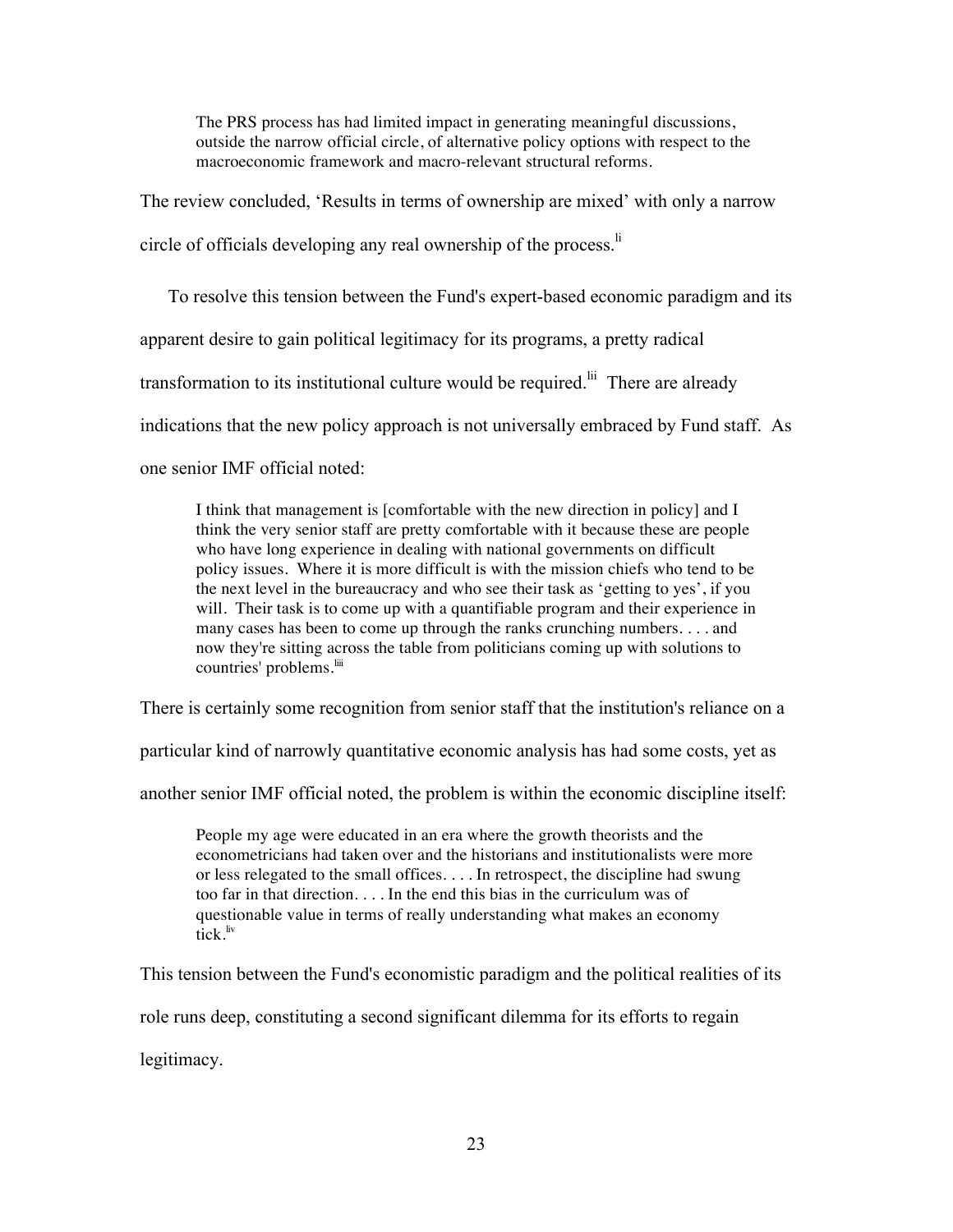If the first two dilemmas facing the Fund's new legitimacy strategy are theoretical, the third and fourth are more practical. For country ownership to become a reality, member governments must have the capacity to exert meaningful control over their decisions and actions. Yet, the Fund's ownership policy faces a *capacity dilemma*, in which those states that have the autonomous capacity to engage in genuine ownership are less and less likely to require the Fund's assistance, while those who do need financing are rarely capable of exerting real ownership. For ownership to be meaningful, member states must be able to take responsibility for setting the overall direction, if not the actual drafting, of the policy documents. More than that, they need to have some genuine political power; as one former member of the Executive Board noted, 'if a country wants its policy space, it has basically got to push for it. And there are very few countries that are in the position to do that'.<sup>lv</sup> Although emerging market countries may once have been the ideal subjects of country ownership policies, they are now doing their best to eliminate all dependence on the Fund. And those who are genuinely in need of Fund assistance—and of the political stability that ownership might help to foster—are often themselves incapable of exercising anything more than rhetorical ownership.

The Fund's proposed solution to this problem is its renewed emphasis on capacitybuilding through its technical assistance to poorer countries. Yet, this solution only displaces the problem back to the first two legitimacy dilemmas, as it raises further questions about the extent to which that technical assistance will continue to be narrowly economic and expert-based, not fostering genuine debate about policy options and thus providing the capacity for genuine, informed ownership. On the other hand, if this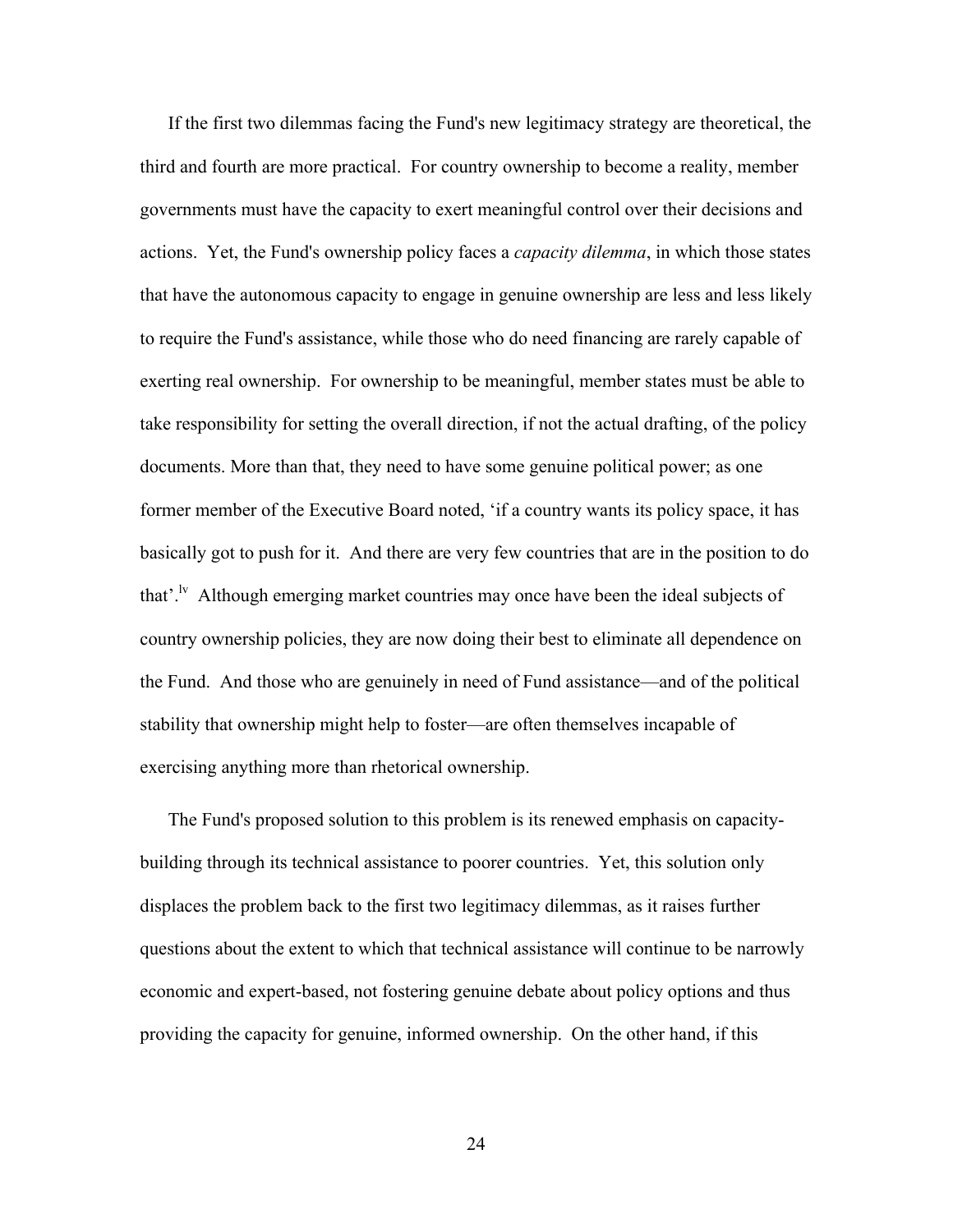assistance is to be more broadly political, this raises a further dilemma about whether the Fund has the expertise—and the legitimacy—to provide such advice.<sup>lvi</sup>

The question of whether the Fund should, as an institution, be extending its scope beyond the more narrowly economic focus that it has traditionally emphasised is at the heart of the final *dilemma of scope*. In theory, these recent revisions to the IMF's conditionality guidelines were intended to reduce the problem of an ever-widening mandate, contributing to a new commitment to narrowing the focus of the Fund. Yet in practice, the emphasis on increasing ownership, building domestic institutional capacity and tailoring conditions to the specific political and economic contexts in different states all point towards an increase rather than a decrease in the scope and complexity of Fund programs. Although the objective of this shift of focus may the establishment of greater domestic legitimacy, it is likely to raise further questions about whether the Fund is the right institution to be pursuing this more political agenda. The current favorite solution to this problem, advocated most energetically by the US Treasury, is to narrow the scope of the Fund to the economic bare bones; yet this strategy is unlikely to bear much fruit if the problems facing borrowing countries are indeed deep and complex, requiring political as well as economic analysis and action. Better coordination with other agencies like the World Bank may help to mitigate this dilemma, but it is naïve to think that the Fund can simply contract out its need for political analysis and legitimacy rather than integrating them into its own programs.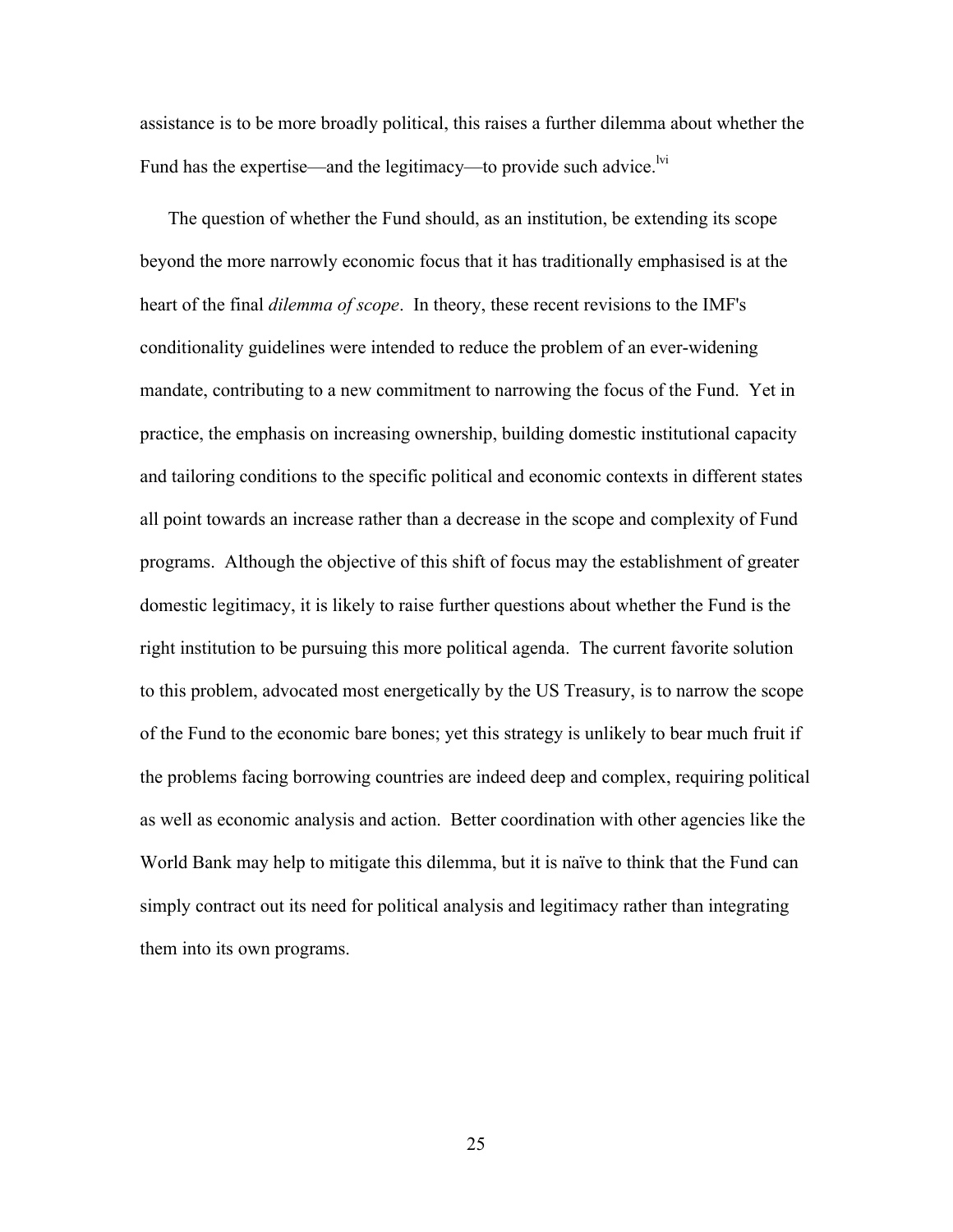#### **Conclusion**

The Fund is indeed facing challenges to its legitimacy as an international institution challenges that may well be intensified by its own efforts to respond to them. This article has shown that a concern with legitimacy is at the heart not just of the more high-profile Fund proposals for reforming its own decision-making structure, but also in less formal, micro-level changes to its conditionality guidelines. These changes—particularly the new emphasis on national ownership—represent a significant shift in the form of legitimacy pursued by the Fund, from narrowly expert-based to more explicitly political. Yet this move promises to generate its own dilemmas as long as the Fund continues to try to achieve a deeper kind of political legitimacy by relying on narrowly technical forms of economic expertise. These dilemmas are not unresolvable, but it will require significant political will and imagination—and, dare I say, ownership—on the part of Fund management and staff to respond to them. I will not attempt to develop an entire program of reform in the final pages of this article, but will instead flag three key issues worthy of attention: the place of discretion, the importance of intellectual pluralism, and the crucial role of voice.

Although it is certain that a genuine commitment to ensuring greater national ownership will require more reliance on qualitative methods and subjective judgments, these are not in themselves necessarily illegitimate. As I have argued elsewhere, transparency has its limits, particularly in cases where politics are involved.<sup>lvii</sup> Discretion is not the problem. Unaccountable and illegitimate discretion is. If discretion in politically-complex situations is being exercised primarily by experts untrained for such challenges, operating as a part of an institutional process that has little political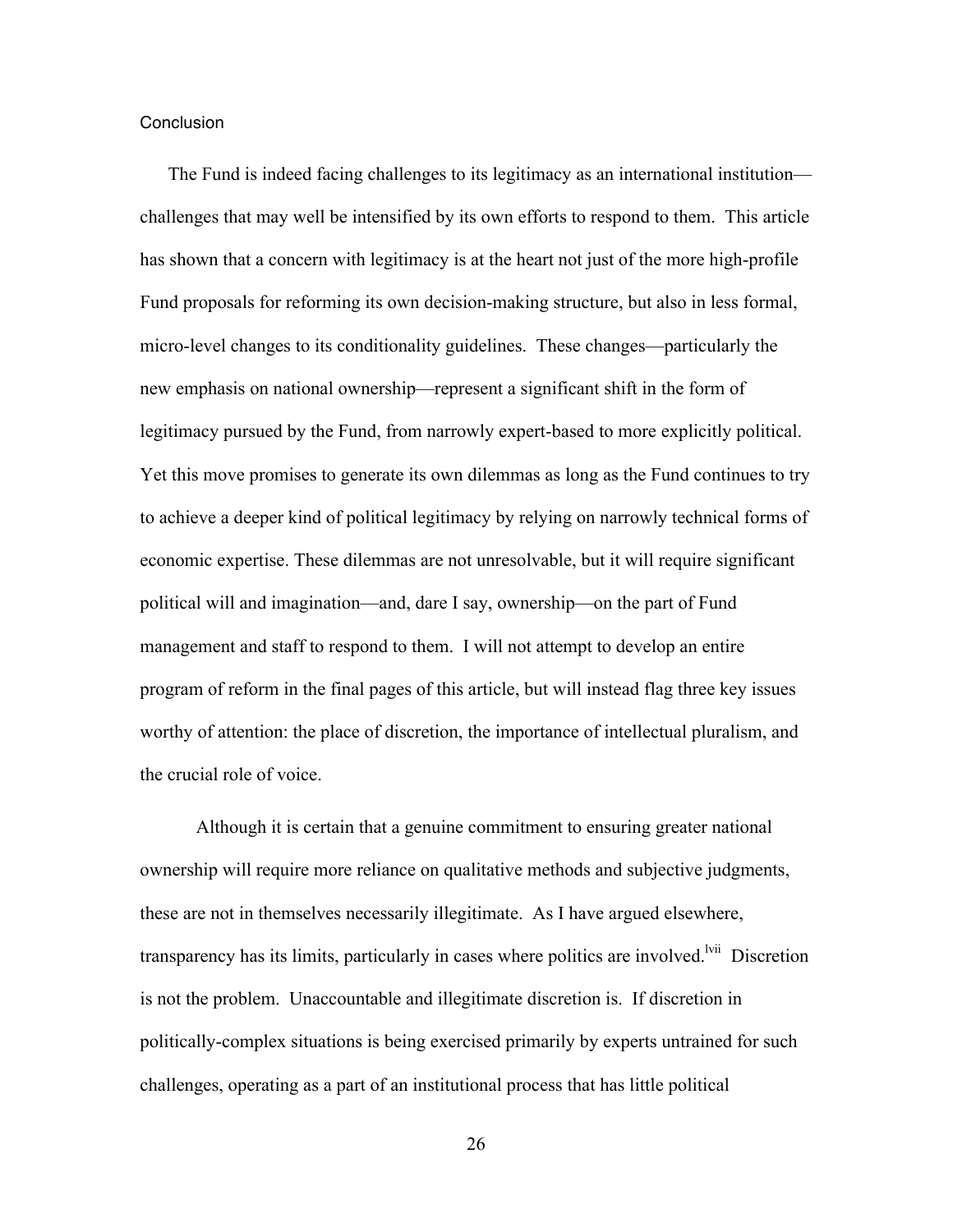legitimacy, then it does pose a problem. Resolving it, however, does not require a return to the transparent but limited realm of numbers but rather a concerted effort to tackle the factors that make that discretion illegitimate—the narrowness of the economic paradigm being imposed and the illegitimacy of the institutional process.

The belief in the value of ownership contains within it the seeds of a commitment to political pluralism—the conviction that there is more than one right way of pursuing the good life and that people should have the opportunity to debate those alternatives. Yet that pluralism rarely extends beyond the political realm into that of economics, in spite of the fact that there are credible alternatives to many Fund policies. Economics is a contested domain of knowledge in which there does exist a plurality of different approaches. It therefore makes sense to encourage a greater degree of intellectual pluralism, to foster meaningful debates among different economic theories and to draw on expertise from other disciplines like sociology, anthropology and political science. Until such debates become a part of negotiations with member countries, the depth and scope of ownership is likely to remain thin.

Finally, you cannot resolve these legitimacy dilemmas without finding an answer to the problem of voice, the third legitimacy gap that I outlined earlier. Discretion and negotiation are only as legitimate as the institutional process to which they are accountable. The preliminary revisions to quotas, and therefore voice, made at the most recent Annual Meeting of the IMF are just a first small step to responding to that dilemma. As one NGO representative put it,

The more discretion you have, the more safeguards you need in the process. And that's when the process comes into the spotlight and you see that five countries have  $40\%$  of the voting power.<sup>Iviii</sup>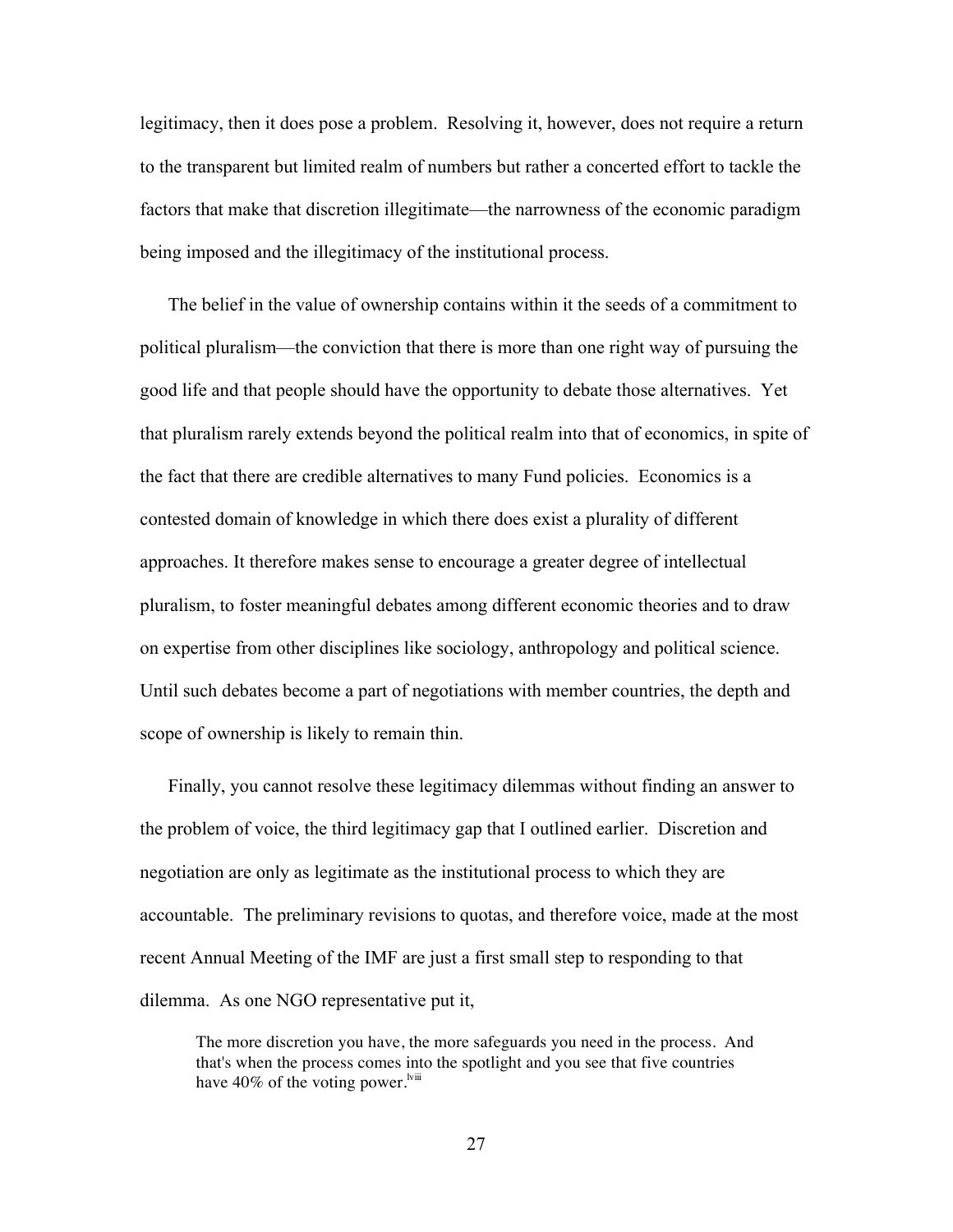While this article thus supports other analyses that have argued for the importance of reforming the Fund's decision-making structure, it also suggests that this is not enough. Ultimately, the IMF's claims to legitimacy must be born out in the field, in its staff members' interactions with the people their policies are supposed to help.

As I suggested at the beginning of this article, the IMF is not the only international institution that has had to confront difficult questions about its legitimacy of late. In spite of their considerable differences, international institutions like the Fund, the World Bank, the WTO and the UN all face the challenge of combining political and technical appeals to legitimacy. All have been seduced to some extent the promise that bureaucratisation held out: to avoid political complications—or at least to contain them under layers of technical jargon and carefully-followed procedure. Yet, that promise does not seem to have delivered, as politics is rearing its head again and demanding a more robust basis for institutional legitimacy.

As these different institutions seek to respond to this challenge, the Fund's experience provides a number of interesting lessons—and warnings. Ironically, this experience suggests that the very policies designed to resolve some of these institutions' legitimacy gaps may themselves create new legitimacy dilemmas. Perhaps we should not be too surprised by this turn of events: if questions of legitimacy tend to arise as people become more aware of the conventional nature of norms and institutions, then any solutions that are provided will themselves tend to be viewed as conventional and thus open to further questions and challenges. This may not be a bad thing: it suggests that there may indeed be a more genuinely political debate emerging about the role and future of international governance. Yet, as long as institutions like the IMF continue to subordinate their efforts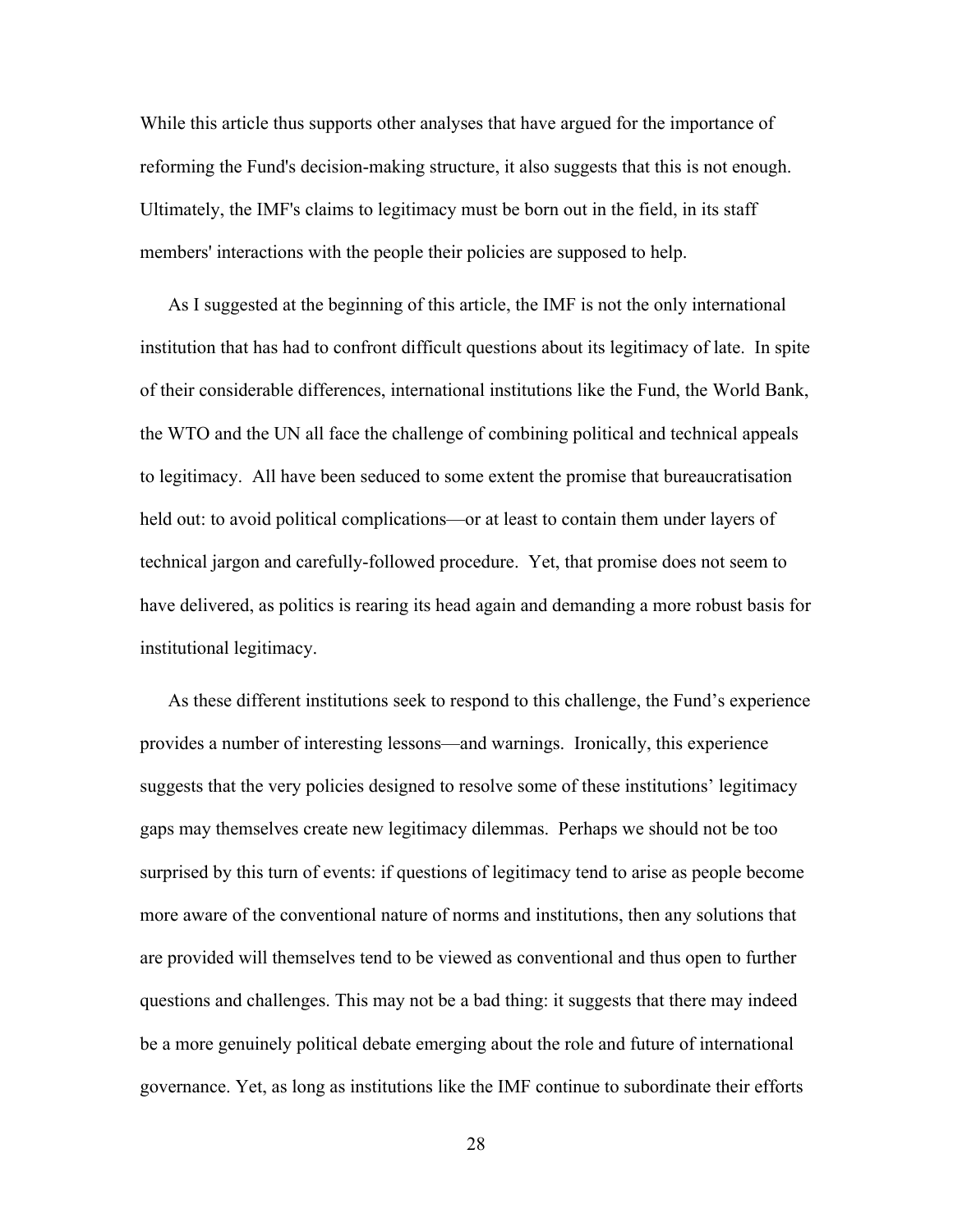to achieve a more robust political legitimacy to their faith in the adequacy of expert-based solutions, then they are likely to be torn rather than energised by such debates and dilemmas.

Jacqueline Best is an Associate Professor in the School of Political Studies at the University of Ottawa in Canada. Her work combines an interest in international political economy, international relations, and political theory, with an empirical focus on international financial governance issues. She is currently researching legitimizing strategies at the World Bank and International Monetary Fund. Some of her recent work has appeared in *Review of International Studies*, *Review of International Political Economy*, and *New Political Economy*. Her first book, *The Limits of Transparency: Ambiguity and the History of International Finance*, was recently published with Cornell University Press*.*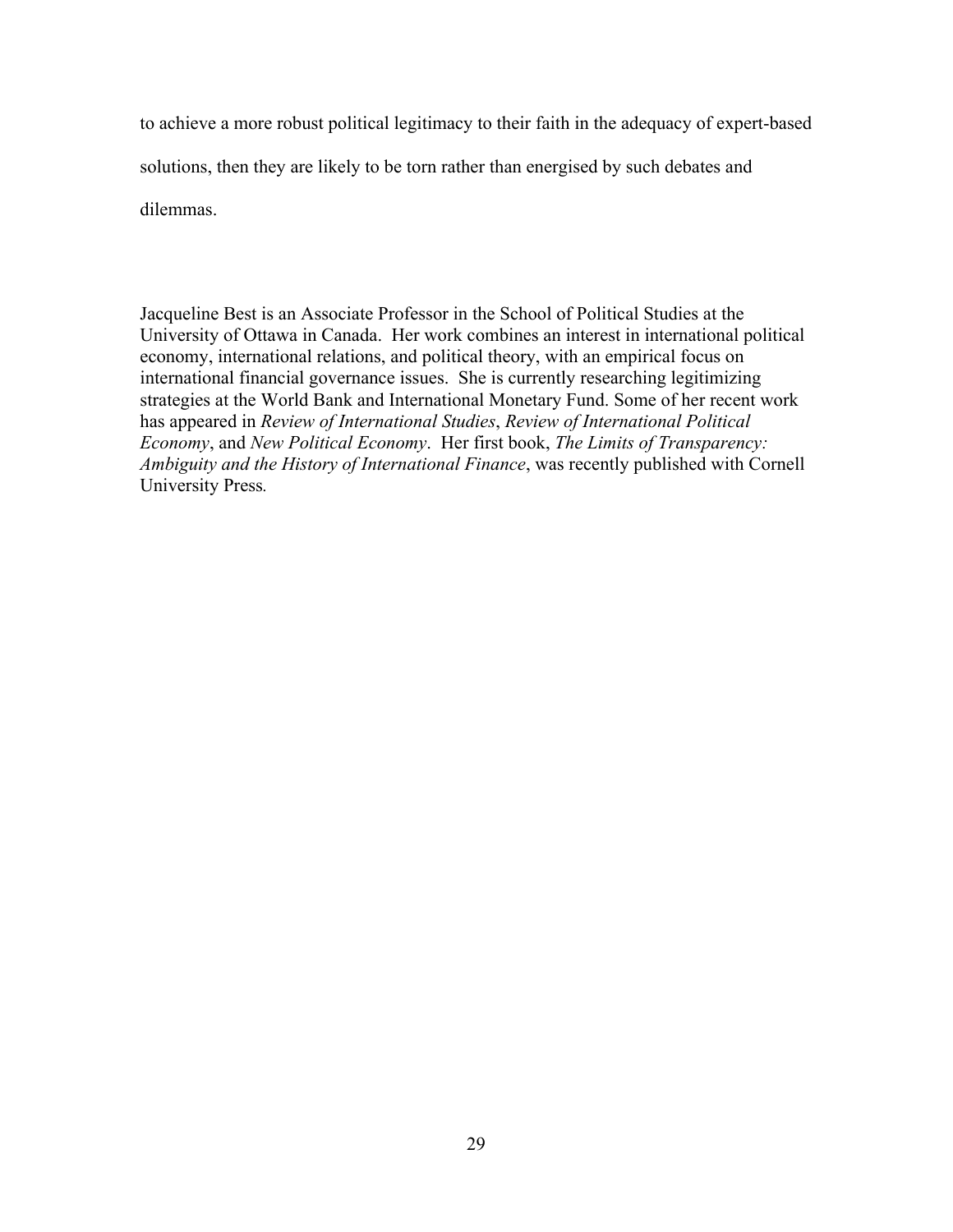<sup>i</sup> Earlier versions of this article was presented at a workshop at the Canadian Political Science Association meeting in Toronto, June 1-3, 2006, and at the Centre for International Governance and Innovation workshop, 'The Reform on Global Financial Governance: Whither the IMF?' June 10, 2006. I would like to thank the participants in both workshops for their feedback on earlier versions of the paper, particularly Randy Germain, Ariel Buira, Bessma Momani, Patty Goff, Randy Henning, Jim Boughton and Eric Helleiner. I would also like to acknowledge the valuable research assistance of Maxime Ouellet. All responsibility for the final content of the article is, of course, my own. This article was researched and written with the financial support of the Social Sciences and Humanities Research Council of Canada.

- $\ddot{a}$  Without, of course, agreeing on the form that these reforms should take. D Lynch, 'Tired Fund Struggles to Reinvent Itself; Goal: Regain Once-Clear Focus, Energy', *USA Today* April 19 2006, ActionAid, *ActionAid International Comments on the IMF and World Bank Spring Meetings*, 20 April 2006, ActionAid, Available: http://www.actionaidusa.org/pr\_imf\_comments.php, 24 May 2006, S Ambrose & W Bello, *Take the IMF Off Life Support*, 26 May 2006, Focus on the Global South, Available: http://www.focusweb.org/content/view/933/, 26 May 2006.
- iii M King, *Reform of the International Monetary Fund.* Speech at the Indian Council for Research on International Economic Relations (ICRIER) in New Delhi, India, 20 February 2006, Bank of England, Available: http://www.bankofengland.co.uk/publications/speeches/2006/speech267.pdf, 18 May 2006.
- iv R De Rato, *The Managing Director's Report on Implementing the Fund's Medium-Term Strategy*, Washington: International Monetary Fund, 2006.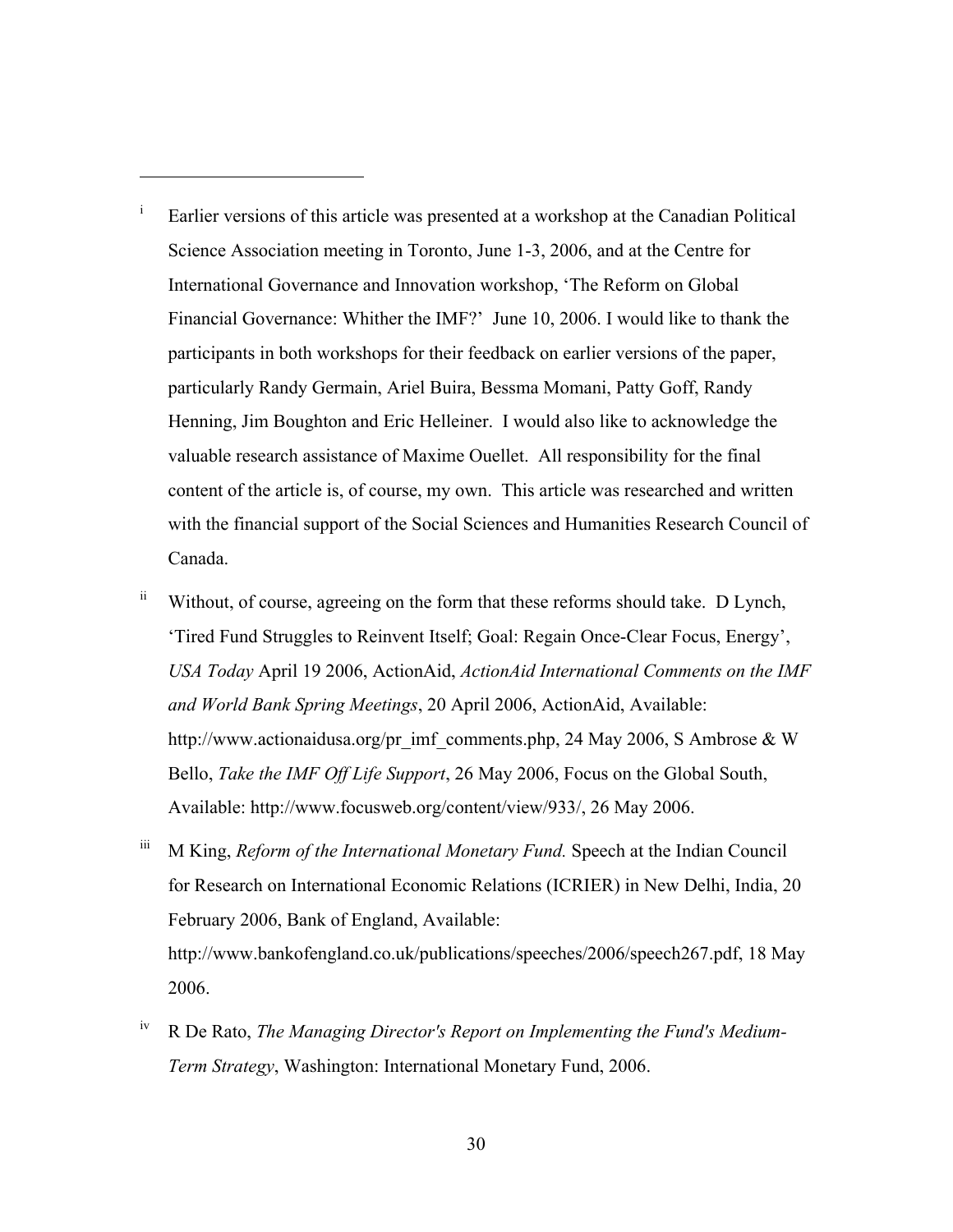<sup>v</sup> De Rato, *The Managing Director's Report*, p 2.

- <sup>vi</sup> IMF. 'IMF Board of Governors Approves Quota and Related Governance Reforms'. Press Release no. 06/205. Washington, D.C.: International Monetary Fund, 18 September, 2006.
- vii See, for example: M Bukovansky, *Legitimacy and Power Politics: The American and French Revolutions in International Political Culture*, Princeton: Princeton University Press, 2002, and the *Review of International Studies* Special issue on 'Force and Legitimacy in World Politics', including articles by C Reus-Smit, N Rengger, R Falk and M Finnemore.
- viii See, for example: L Seabrooke, *The Social Sources of Financial Power: Domestic Legitimacy and International Financial Orders*, Ithaca: Cornell University Press, 2006, I Hurd, 'Legitimacy and Authority in International Politics', *International Organization* 53, 1999, pp 379-408.
- $\mu$ <sup>ix</sup> For a discussion of the traditional expert-based form of international organisation legitimacy, see: M Barnett & M Finnemore, *Rules for the World: International Organizations in Global Politics*, Ithaca: Cornell University Press, 2004.
- <sup>x</sup> W Connolly, 'Introduction: Legitimacy and Modernity', *Legitimacy and the State*, William Connolly (ed), Oxford: Basil Blackwell, 1984, p 2.
- $\frac{x_i}{x_i}$  For a useful discussion of these three forms of legitimacy, see: D Bodansky, 'The Legitimacy of International Governance: A Coming Challenge for International Environmental Law?', *The Americal Journal of International Law* 93 (3), 1999, pp 611-12.
- $xii$  Legitimacy is therefore by its nature a 'social fact' that cannot be adequately understood without reference to the social context within which it exists; is it also necessarily an intersubjective phenomenon that depends on mutual perception and communication for its reality. On social facts and intersubjective phenomena, see: J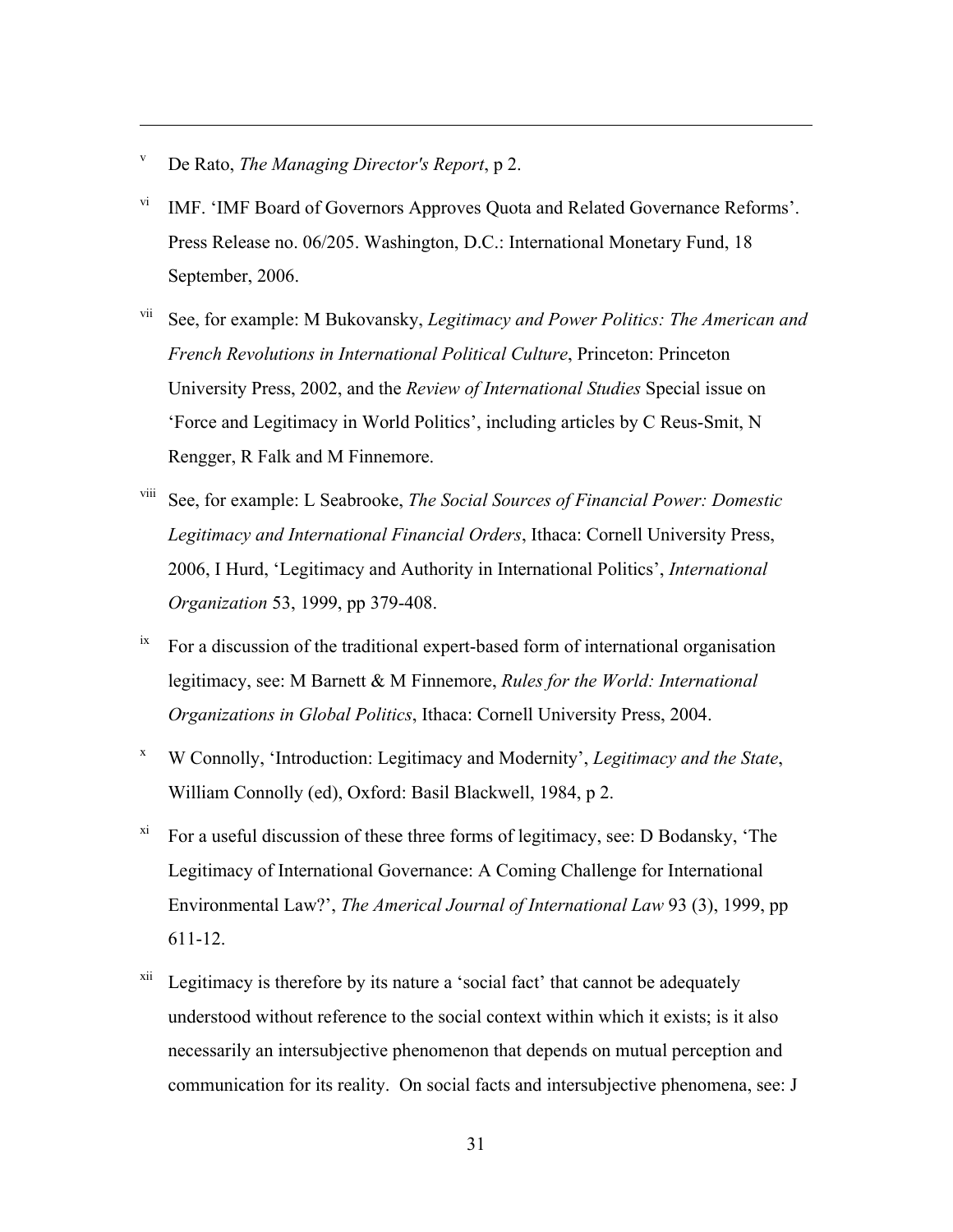G Ruggie, *Constructing the World Polity: Essays on International Institutionalization*, London and New York: Routledge, 1998, J Searle, *The Construction of Social Reality*, New York: Free Press, 1995. On their relevance in the context of international political economy, see: J Kirshner, 'The Study of Money', *World Politics* 52 (April) 2000, pp 407-36, J Best, *The Limits of Transparency: Ambiguity and the History of International Finance*, Ithaca, NY: Cornell University Press, 2005, Ch. 2.

- $x<sub>iii</sub>$  Although as I will suggest below, the question of who selects the experts raises broader questions of legitimacy that cannot themselves necessarily be resolved by expert-based means.
- xiv Hurd, 'Legitimacy and Authority in International Politics'.

- xv Bodansky, 'The Legitimacy of International Governance', pp 596-7.
- $xvi$  On possible ways of doing so, and their attendant limits, see: Hurd, 'Legitimacy and Authority in International Politics', pp 390-92.
- xvii Various critical treatments of the problem of legitimacy in international economic governance include: Seabrooke, *The Social Sources of Financial Power*, Barnett & Finnemore, *Rules for the World*, T Porter, *Globalization and Finance*, Cambridge: Polity Press, 2005, R Germain, 'Global Financial Governance and the Problem of Inclusion', *Global Governance* 7 (4) 2001, pp 411-26.
- xviii Barnett & Finnemore, *Rules for the World*.
- xix Bodansky, 'The Legitimacy of International Governance', pp 618-20.
- $\mu$ <sup>xx</sup> Interview with senior IMF official, 29 August 2005.
- xxi W David, *The IMF Policy Paradigm: The Macroeconomics of Stabilization, Structural Adjustment, and Economic Development*, New York: Praeger, 1985, pp 33- 43, M De Vries, *The International Monetary Fund 1966-1971: The System under Stress: Narrative*, vol. I, Washington, D.C.: International Monetary Fund, 1976, pp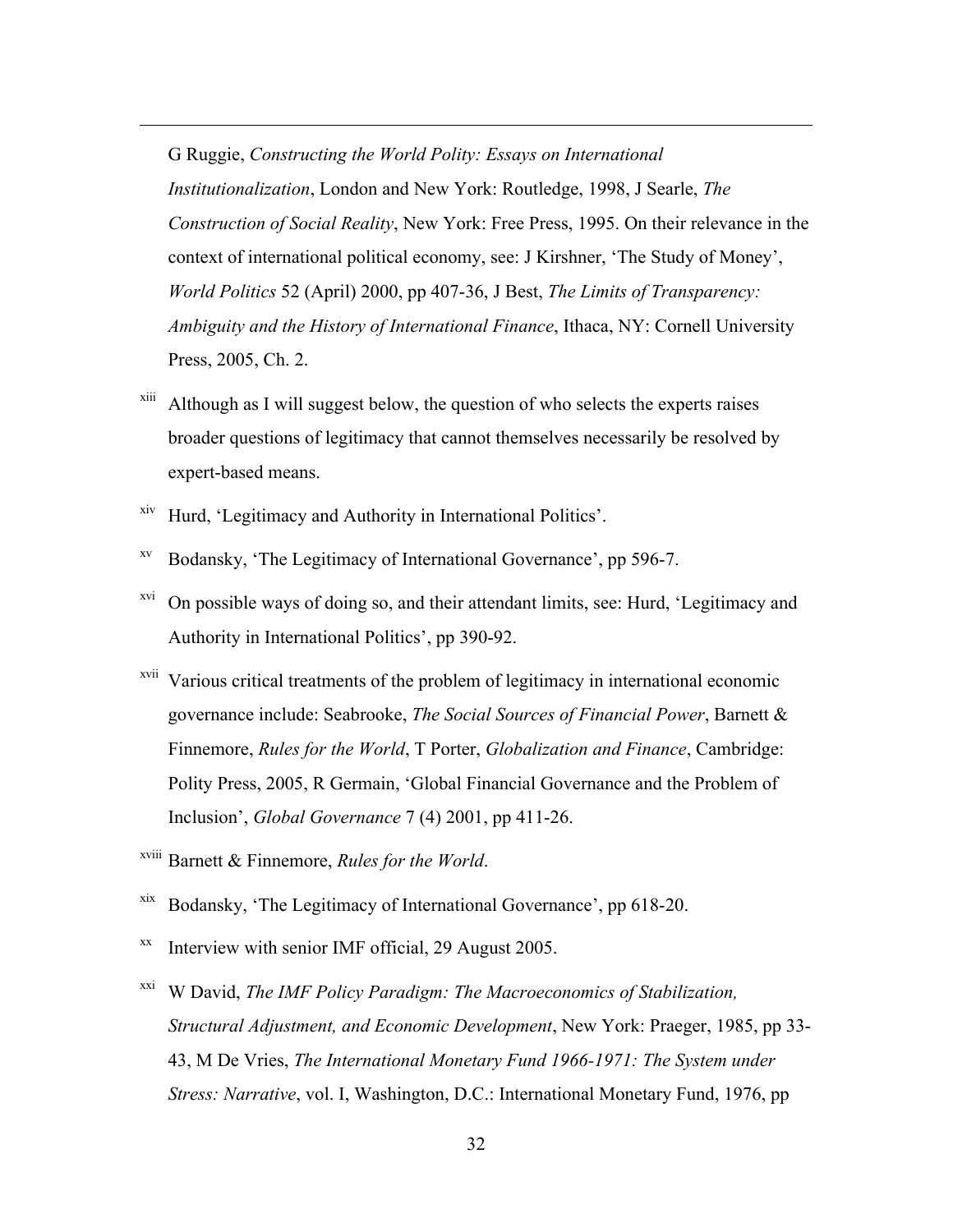364-5, 582, De Vries, *The International Monetary Fund, 1972-1978: Cooperation on Trial: Narrative and Analysis*, vol. I, Washington, D.C.: International Monetary Fund, 1985, pp 484, 488.

 $x^{\text{xii}}$  Barnett & Finnemore, *Rules for the World* esp. Ch. 6.

- xxiii Interview with senior IMF official, 29 August 2005.
- $x<sub>xxiv</sub>$  This is not, of course, to suggest that IMF policies did not previously have political consequences, particularly since the introduction of structural conditions in the 1980s, but rather to suggest that they have become more pronouncedly so since the new emphasis on institutions.
- xxv N Woods, 'Order, Justice, the IMF, and the World Bank', *Order and Justice in International Relations*, R Foot, J Gaddis and A Hurrell (eds) Oxford: Oxford University Press, 2003, pp 80-102.
- <sup>xxvi</sup> J Best, 'Moralizing Finance: The New Financial Architecture as Ethical Discourse', *Review of International Political Economy* 10 (3) 2003, pp 579-603, Best, 'The Moral Politics of IMF Reforms: Universal Economics, Particular Ethics', *Perspectives on Global Development and Technology* 4 (3-4) 2005, pp 357-78.
- $X^{xvii}$  IMF Executive Board Decision No. 2603-(68/132), 20 September 1968.
- $X^{xxViii}$  IMF Executive Board Decision No. 6056-(79/38), March 1979. These earlier guidelines actually bear considerable resemblance to the new ones, as one senior IMF official pointed out. Interview with senior IMF official, 29 August 2005.
- xxix For an interesting internal overview of IMF structural conditionality, see: IMF, *Evaluation of Structural Conditionality in IMF-Supported Programs: Issues Paper for an Evaluation by the Independent Evaluation Office*, Washington, DC: International Monetary Fund, 2005.
- For an excellent overview of the early history of Fund conditionality, see: S Dell, 'On Being Grandmotherly: The Evolution of IMF Conditionality', *Essays in International*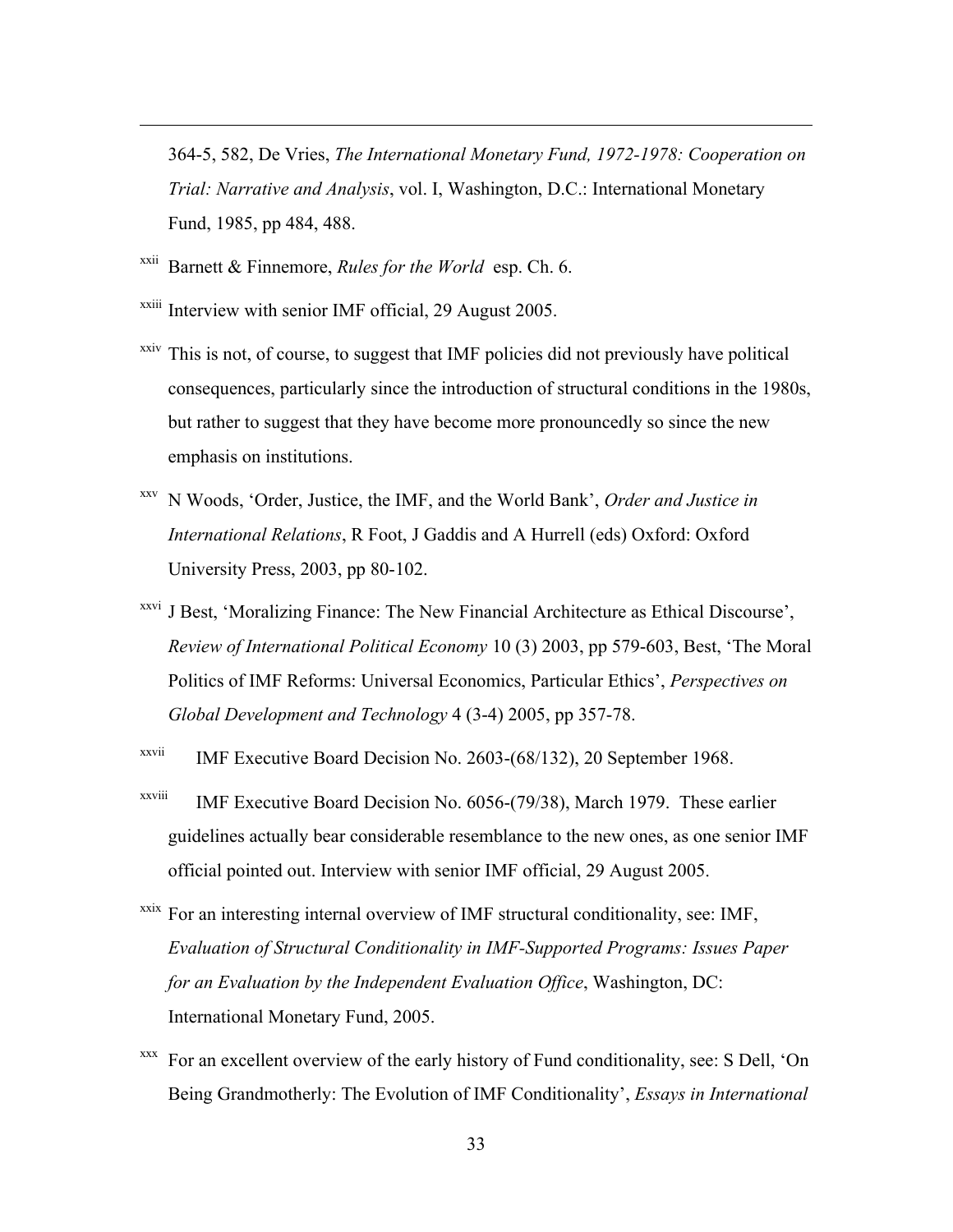*Finance* (144) 1981. See also: J Polak, 'The Changing Nature of IMF Conditionality', *Princeton Essays in International Finance* (184), 1991, J Boughton, *Silent Revolution: The International Monetary Fund, 1979-1989.* Washington, D.C.: International Monetary Fund, 2001, Ch. 13, S Babb & A Buira, 'Mission Creep, Mission Push and Discretion in Sociological Perspective: The Case of IMF Conditionality', *G24 Technical Group Meeting* , Geneva: 8-9 March 2004, H James, 'From Grandmotherliness to Governance: The Evolution of IMF Conditionality', *Finance and Development* 35 (4) 1998, pp 44-7, Joseph Gold, 'Conditionality', *IMF Pamphlet Series* (31) 1979.

- Interview with Jack Boorman, Consultant, Office of the Managing Director, and former head of Policy Review and Development, IMF, 31 August 2005.
- $x$ <sup>xxxii</sup> Interview with former member of IMF Executive Board, 29 August 2005.
- xxxiii H Köhler, *Streamlining Structural Conditionality in Fund-Supported Programs: Interim Guidance Note*. Washington, D.C.: International Monetary Fund, 2000, IMF, *Guidelines on Conditionality*. Washington, DC: International Monetary Fund, 2002.
- $xxxiv$  For a discussion of the growing role of discretion in IMF structural conditionality, see: Babb & Buira, 'Mission Creep.'
- xxxv IMF, *Statement of the IMF Staff on Principles Underlying the Guidelines on Conditionality*. Washington, DC: International Monetary Fund, 2006, p 1.
- xxxvi See, for example: IMF, 'IMF Completes Internal Review of ESAF', *IMF Survey* 26 (15) 1997, IMF, 'IMF Releases Report of External Evaluation of ESAF Following Executive Board Review', *IMF Survey* 27 (6) 1998.
- xxxvii S Schadler, et al., *IMF Conditionality: Experiences under Stand-by and Extended Arrangements, Part I: Key Issues and Findings.* Occasional Paper No. 128 Washington, D.C.: International Monetary Fund, 1995. See also: J Boughton, 'Who's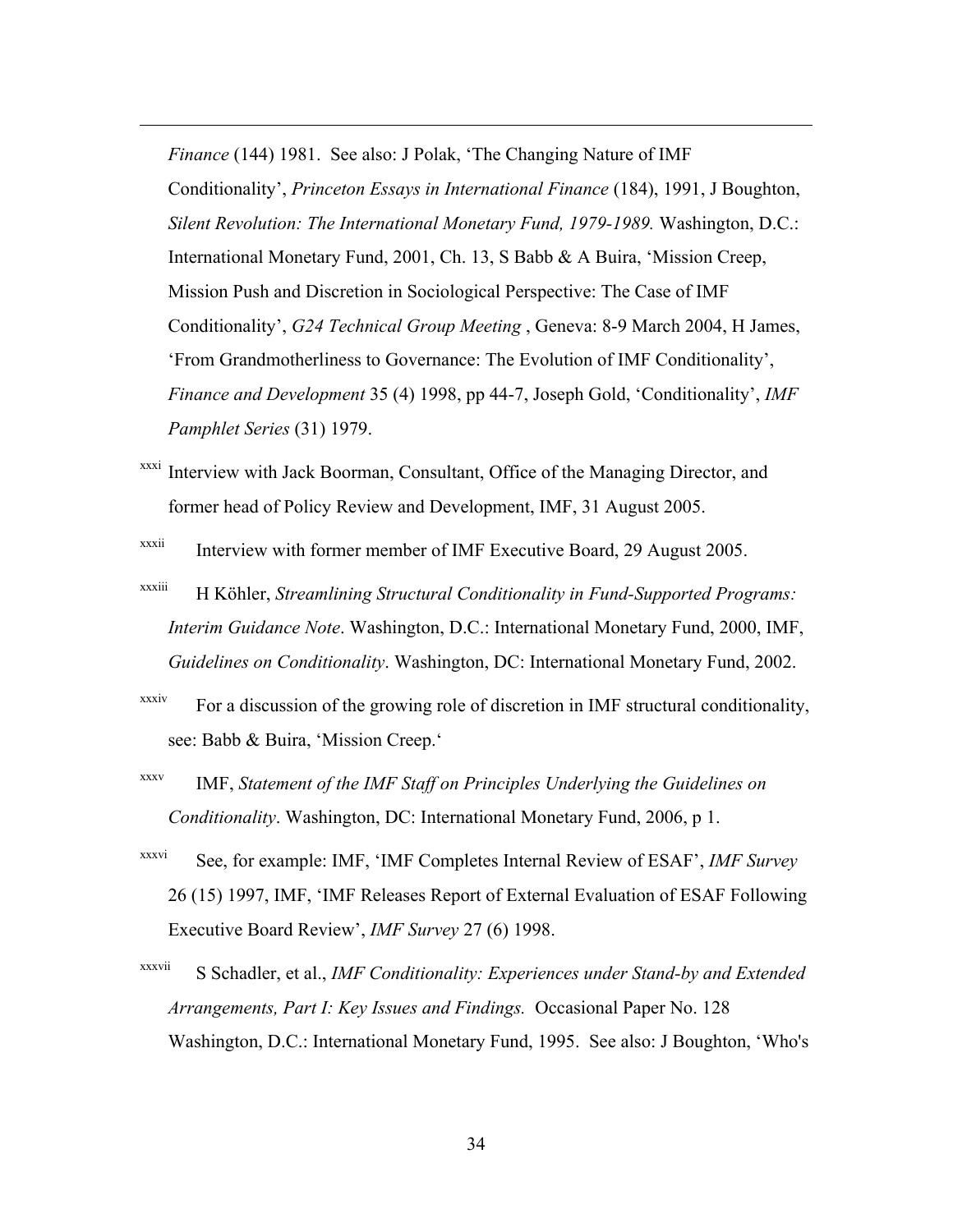in Charge? Ownership and Conditionality in IMF-Supported Programs', *IMF Working Paper* WP/03/191, 2003.

xxxviii Interview with senior IMF official, August 2005.

 $\overline{a}$ 

- $\sum_{x}^{xxix}$  DFID, *Eliminating World Poverty: A Challenge for the 21<sup>st</sup> Century.* Department for International Development, United Kindom, 1997, p 39.
- xl The final report was published in March of 2000: A Meltzer, *Report of the International Financial Institutions Advisory Commission*. Washington, D.C.: US House of Representatives, 2000.
- xli Interview with former senior US Treasury official, 31 October, 2006.
- xlii L Summers, *Post-G7 Press Conference*, 25 September 1999, US Department of Treasury, Available: http://www/treas.gov/press/releases/ls140.htm, 12 May 2006, Summers, *The Right Kind of IMF for a Stable Global Financial System. Remarks to the London School of Business*, 14 December 1999, US Department of Treasury, Available: http://www.treas.gov/press/releases/ls294.htm, 12 May 2006, Summers, *Transcript: Treasury's Summers Post-G7 Press Conference*, 25 September 2000, US Department of Treasury, Available:

http://canberra.usembassy.gov/hyper/2000/0925/epf104.htm, 12 May 2006.

- xliii J Taylor, *International Financial Crises: What Is the Role for Government? Remarks at the Cato Institute 20th Annual Monetary Conference*, 17 October 2002, US Department of Treasury, Available: http://www.treas.gov/press/releases/po3546.htm, 12 May 2006, US Department of Treasury, *Report on Implementation of the Recommendations Made by the International Financial Institutions Advisory Commission* Washington, DC: US Department of Treasury, 2001.
- $x$ liv It is important to note, however, that American, British and Fund objectives in calling for reforming the Fund—and, ultimately, their very interpretation of what 'streamlining' conditionality meant—were often different. The Americans, for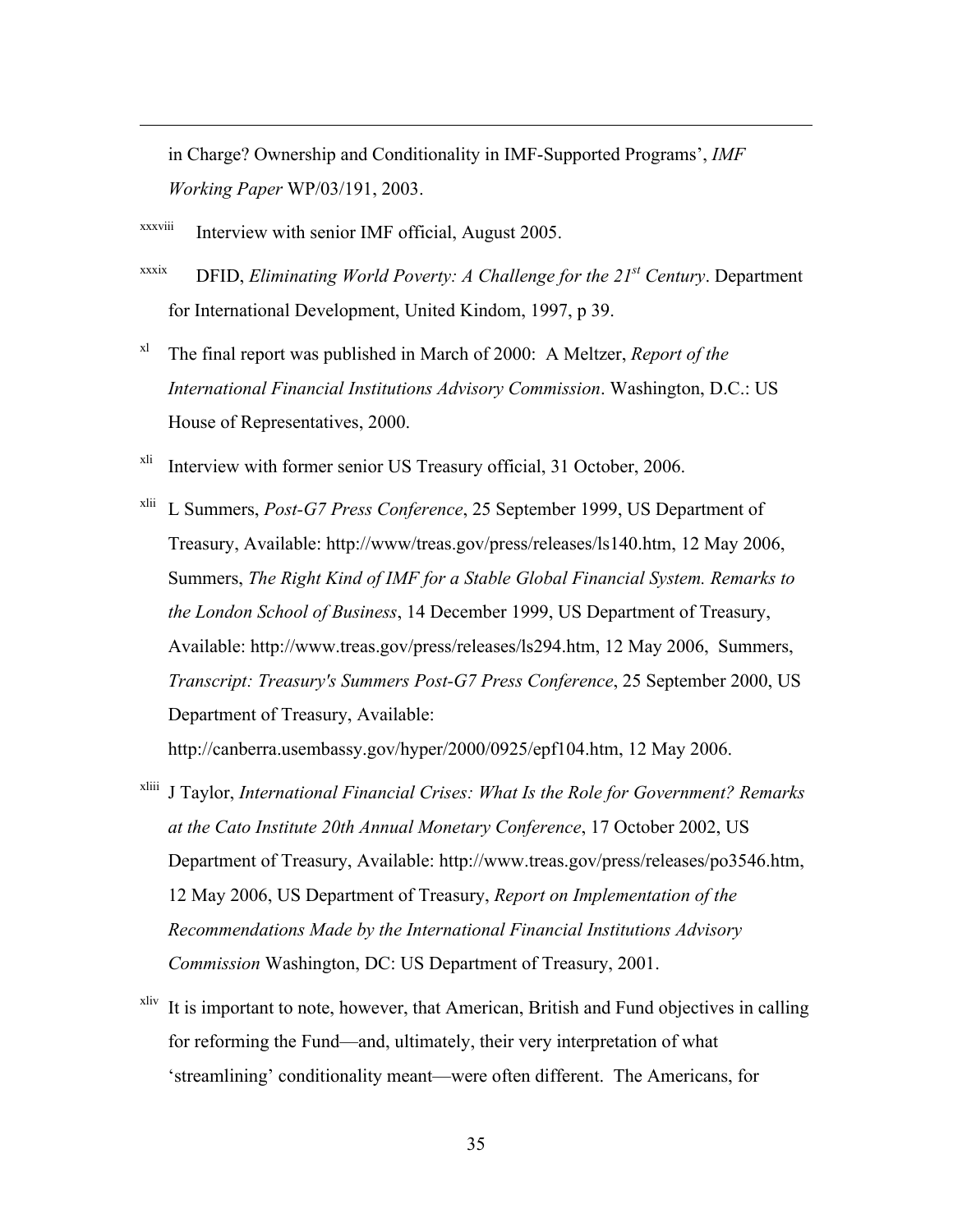example, were comfortable with retaining the ex-ante controls that others sought to reduce.

xlv Summers, *The Right Kind of IMF*.

 $\overline{a}$ 

- xlvi IMF, *Guidelines on Conditionality*, IMF, *Statement of the IMF Staff*, IMF, *Operational Guidance to IMF Staff on the 2002 Conditionality Guidelines* Washington, DC: International Monetary Fund, 2006.
- xlvii Of course, the question of the relationship between participation and legitimacy is itself a complex one, raising questions regarding whose participation is necessary for a legitimate process.
- xlviii J Boughton and A Mourmouras, 'Is Policy Ownership an Operational Concept?' *IMF Working Paper* WP/02/72, 2002, p 3. For staff discussions of this problem, see: IMF, *Review of Conditionality Guidelines -- Selected Issues*, 4 March 2005, International Monetary Fund, Available:

http://www.imf.org/external/np/pp/eng/2005/030405.pdf, 27 July 2005, IMF, *Statement of the IMF Staff*, IMF, *Operational Guidance*. See also: G Bird & T Willett, 'IMF Conditionality, Implementation and the New Political Economy of Ownership'. *Comparative Economic Studies*, 46, 2004, pp 423-450.

- xlix Interview with senior IMF official, August 2005.
- <sup>1</sup> Taylor, 17 Oct 2002. In fact, the National Security Strategy suggests that the IMF may ultimately become redundant once markets take up their proper role in fostering international stability and domestic development. US National Security Council, *The National Security Strategy of the United States of America*. Washington, DC: US National Security Council, 2006.
- <sup>li</sup> IMF, *Evaluation of the IMF's Role in Poverty Reduction Strategy Papers and the Poverty Reduction and Growth Facility*.Washington, D.C.: Independent Evaluation Office of the International Monetary Fund, 2004, p 3.